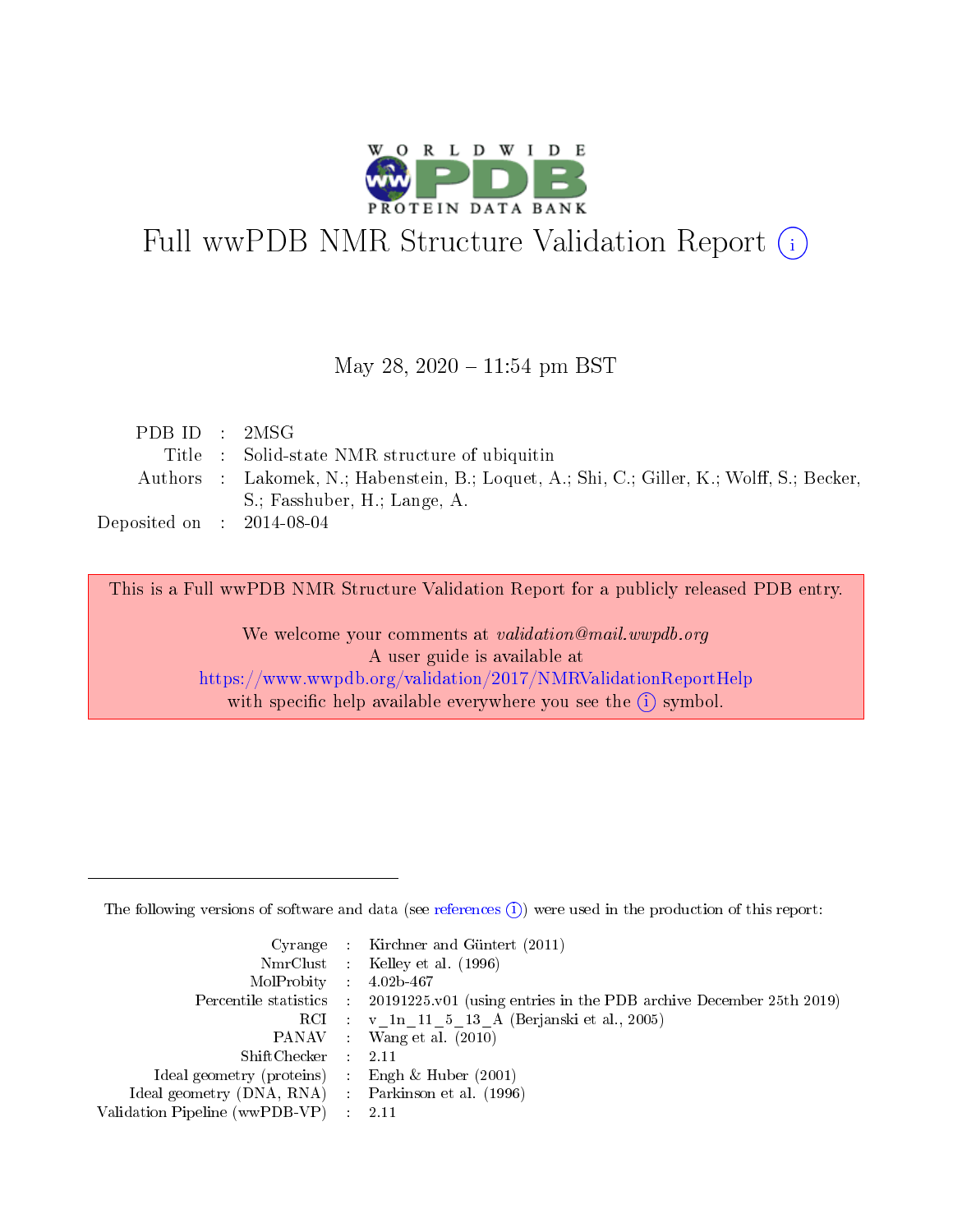# 1 [O](https://www.wwpdb.org/validation/2017/NMRValidationReportHelp#overall_quality)verall quality at a glance  $(i)$

The following experimental techniques were used to determine the structure: SOLID-STATE NMR

The overall completeness of chemical shifts assignment is 44%.

Percentile scores (ranging between 0-100) for global validation metrics of the entry are shown in the following graphic. The table shows the number of entries on which the scores are based.



| Metric                | <u>oo nong alema</u><br>(# ${\rm Entries}$ ) | $\pm$ 1.000 to 0.000 to 0.000 to 0.000 to 0.000 to 0.000 to 0.000 to 0.000 to 0.000 to 0.000 to 0.000 to 0.000 to 0.000 to 0.000 to 0.000 to 0.000 to 0.000 to 0.000 to 0.000 to 0.000 to 0.000 to 0.000 to 0.000 to 0.000 to<br>$(\#\text{Entries})$ |  |
|-----------------------|----------------------------------------------|-------------------------------------------------------------------------------------------------------------------------------------------------------------------------------------------------------------------------------------------------------|--|
| Clashscore            | 158937                                       | 12864                                                                                                                                                                                                                                                 |  |
| Ramachandran outliers | 154571                                       | 11451                                                                                                                                                                                                                                                 |  |
| Sidechain outliers    | 154315                                       | 11428                                                                                                                                                                                                                                                 |  |

The table below summarises the geometric issues observed across the polymeric chains and their fit to the experimental data. The red, orange, yellow and green segments indicate the fraction of residues that contain outliers for  $>=3, 2, 1$  and 0 types of geometric quality criteria. A cyan segment indicates the fraction of residues that are not part of the well-defined cores, and a grey segment represents the fraction of residues that are not modelled. The numeric value for each fraction is indicated below the corresponding segment, with a dot representing fractions  $\epsilon = 5\%$ 

| <b>NIOI</b> | ${\rm Chain}$ | Length         | Quality of chain |     |     |    |
|-------------|---------------|----------------|------------------|-----|-----|----|
|             |               | $\overline{m}$ |                  |     |     |    |
|             |               |                | 28%              | 53% | 14% | 6% |

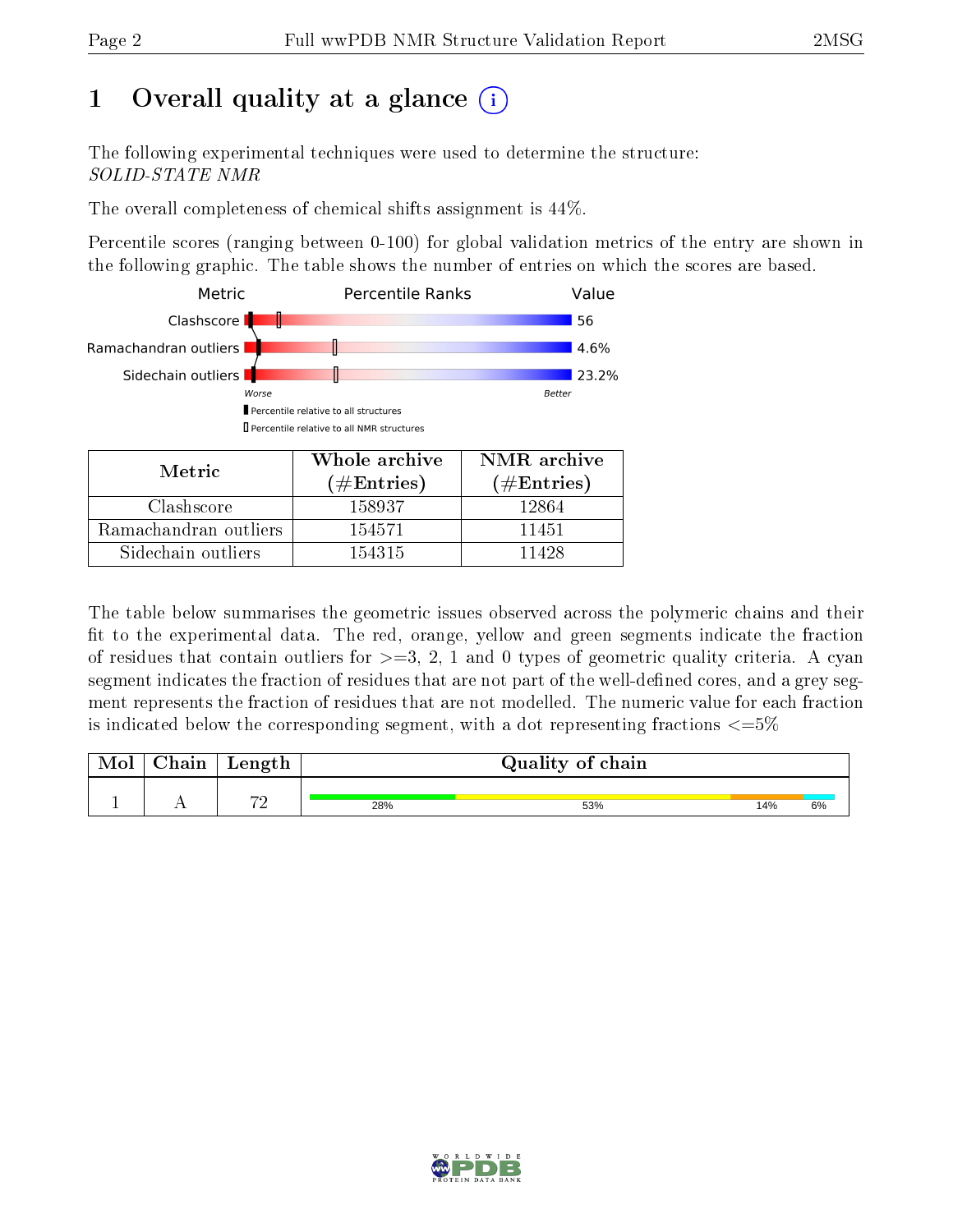# 2 Ensemble composition and analysis  $(i)$

This entry contains 10 models. Model 7 is the overall representative, medoid model (most similar to other models). The authors have identified model 1 as representative, based on the following criterion: minimized average structure.

The following residues are included in the computation of the global validation metrics.

| Well-defined (core) protein residues |                                                         |                                    |  |  |  |  |
|--------------------------------------|---------------------------------------------------------|------------------------------------|--|--|--|--|
|                                      | . Well-defined core $\mid$ Residue range (total) $\mid$ | Backbone RMSD $(A)$   Medoid model |  |  |  |  |
|                                      | A:2-A:69 $(68)$                                         | $0.39\,$                           |  |  |  |  |

Ill-defined regions of proteins are excluded from the global statistics.

Ligands and non-protein polymers are included in the analysis.

The models can be grouped into 2 clusters and 1 single-model cluster was found.

| Cluster number        | Models        |
|-----------------------|---------------|
|                       | 3, 4, 6, 7, 8 |
|                       | 2, 5, 9, 10   |
| Single-model clusters |               |

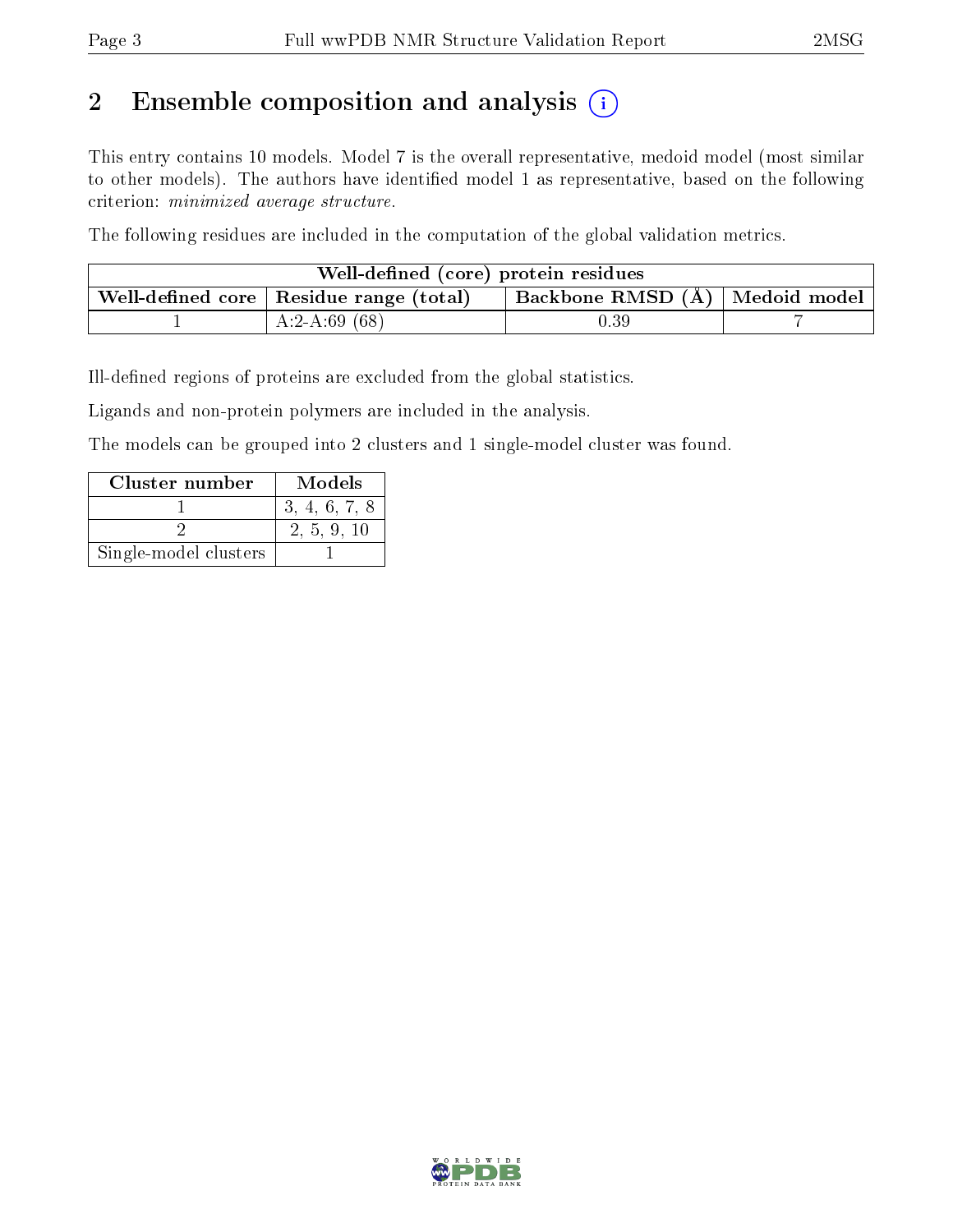# 3 Entry composition (i)

There is only 1 type of molecule in this entry. The entry contains 1174 atoms, of which 599 are hydrogens and 0 are deuteriums.

Molecule 1 is a protein called Ubiquitin.

| Mol |  | Chain   Residues | Atoms          |     |    |  | race |  |
|-----|--|------------------|----------------|-----|----|--|------|--|
|     |  | הי               | $_{\rm Total}$ |     | H. |  |      |  |
|     |  |                  | 362            | 599 | 98 |  |      |  |

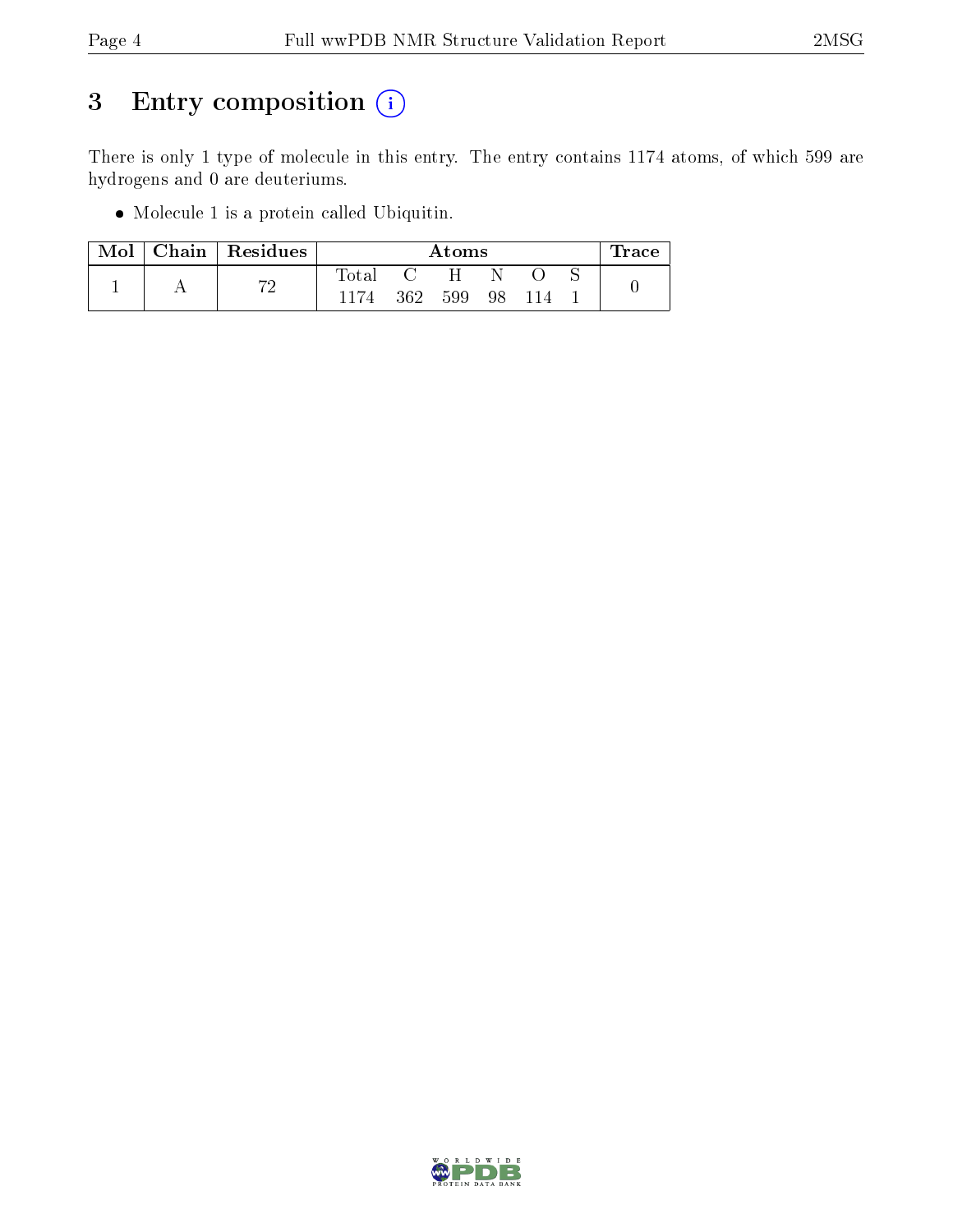# 4 Residue-property plots  $\binom{1}{1}$

# <span id="page-4-0"></span>4.1 Average score per residue in the NMR ensemble

These plots are provided for all protein, RNA and DNA chains in the entry. The first graphic is the same as shown in the summary in section 1 of this report. The second graphic shows the sequence where residues are colour-coded according to the number of geometric quality criteria for which they contain at least one outlier: green  $= 0$ , yellow  $= 1$ , orange  $= 2$  and red  $= 3$  or more. Stretches of 2 or more consecutive residues without any outliers are shown as green connectors. Residues which are classified as ill-defined in the NMR ensemble, are shown in cyan with an underline colour-coded according to the previous scheme. Residues which were present in the experimental sample, but not modelled in the final structure are shown in grey.

• Molecule 1: Ubiquitin



## 4.2 Scores per residue for each member of the ensemble

Colouring as in section [4.1](#page-4-0) above.

### 4.2.1 Score per residue for model 1

• Molecule 1: Ubiquitin



### 4.2.2 Score per residue for model 2

• Molecule 1: Ubiquitin



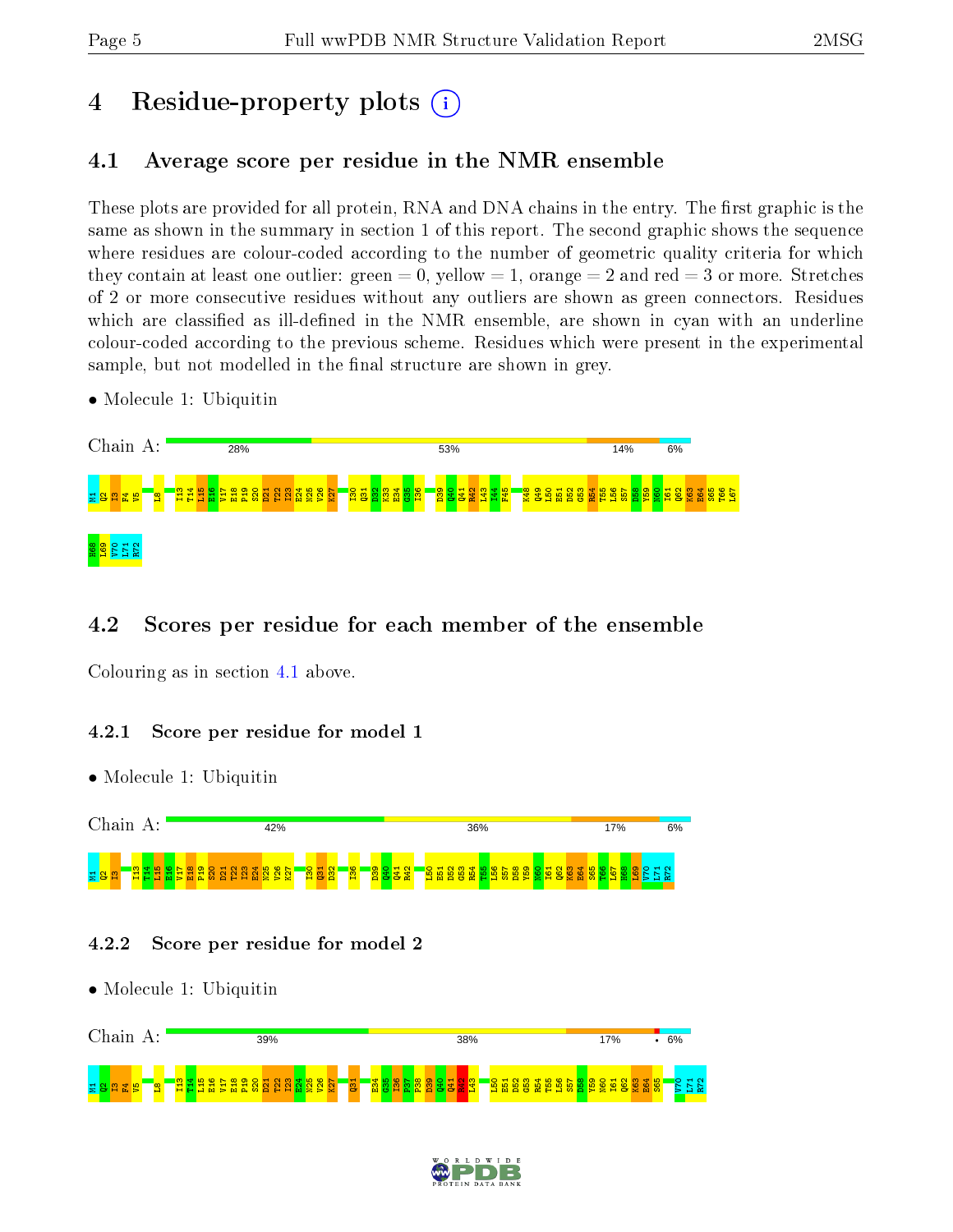### 4.2.3 Score per residue for model 3

• Molecule 1: Ubiquitin



### 4.2.4 Score per residue for model 4

• Molecule 1: Ubiquitin



### 4.2.5 Score per residue for model 5

• Molecule 1: Ubiquitin



## 4.2.6 Score per residue for model 6

• Molecule 1: Ubiquitin



## 4.2.7 Score per residue for model 7 (medoid)

• Molecule 1: Ubiquitin

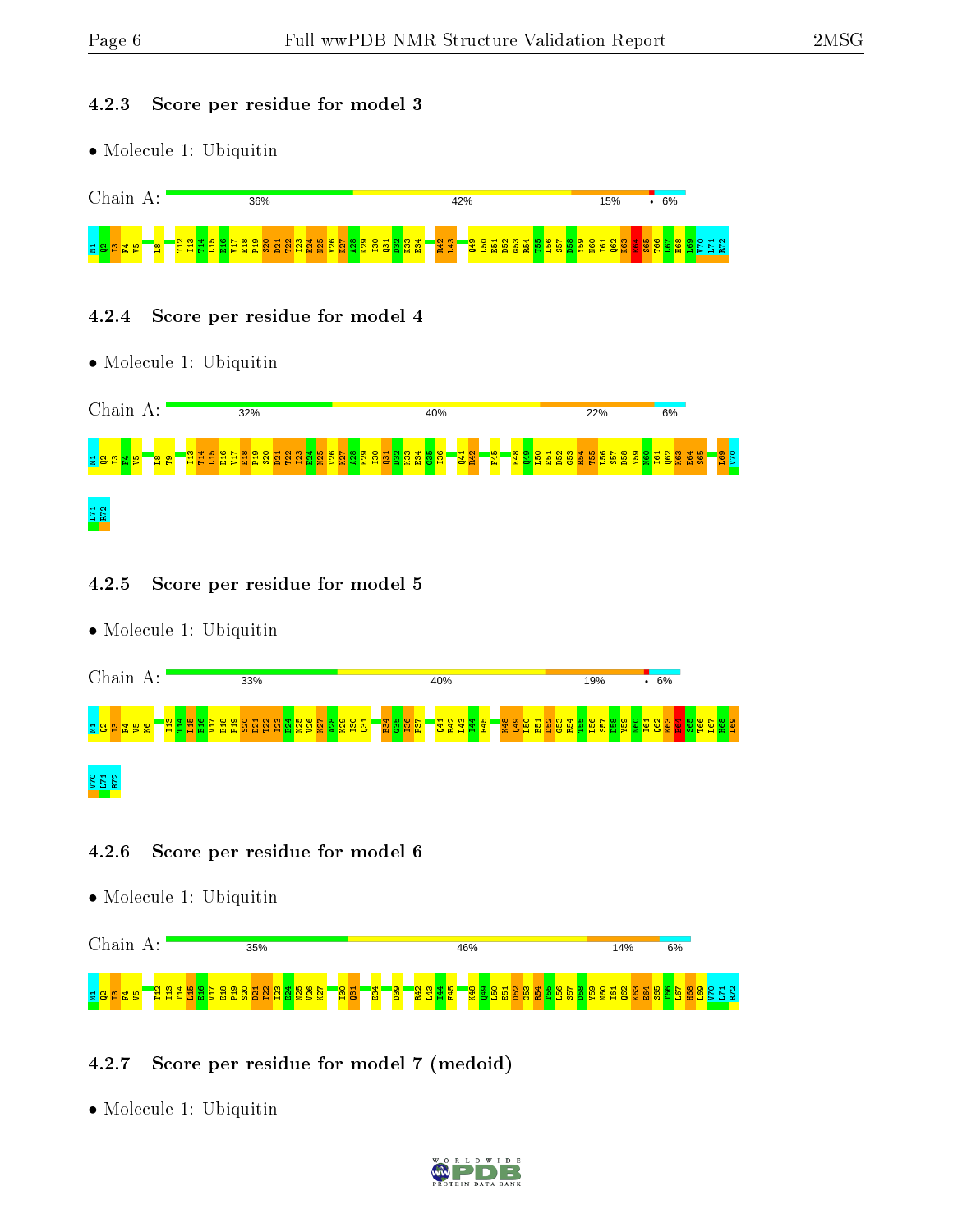

### 4.2.8 Score per residue for model 8

• Molecule 1: Ubiquitin



### 4.2.9 Score per residue for model 9

• Molecule 1: Ubiquitin



### 4.2.10 Score per residue for model 10

• Molecule 1: Ubiquitin



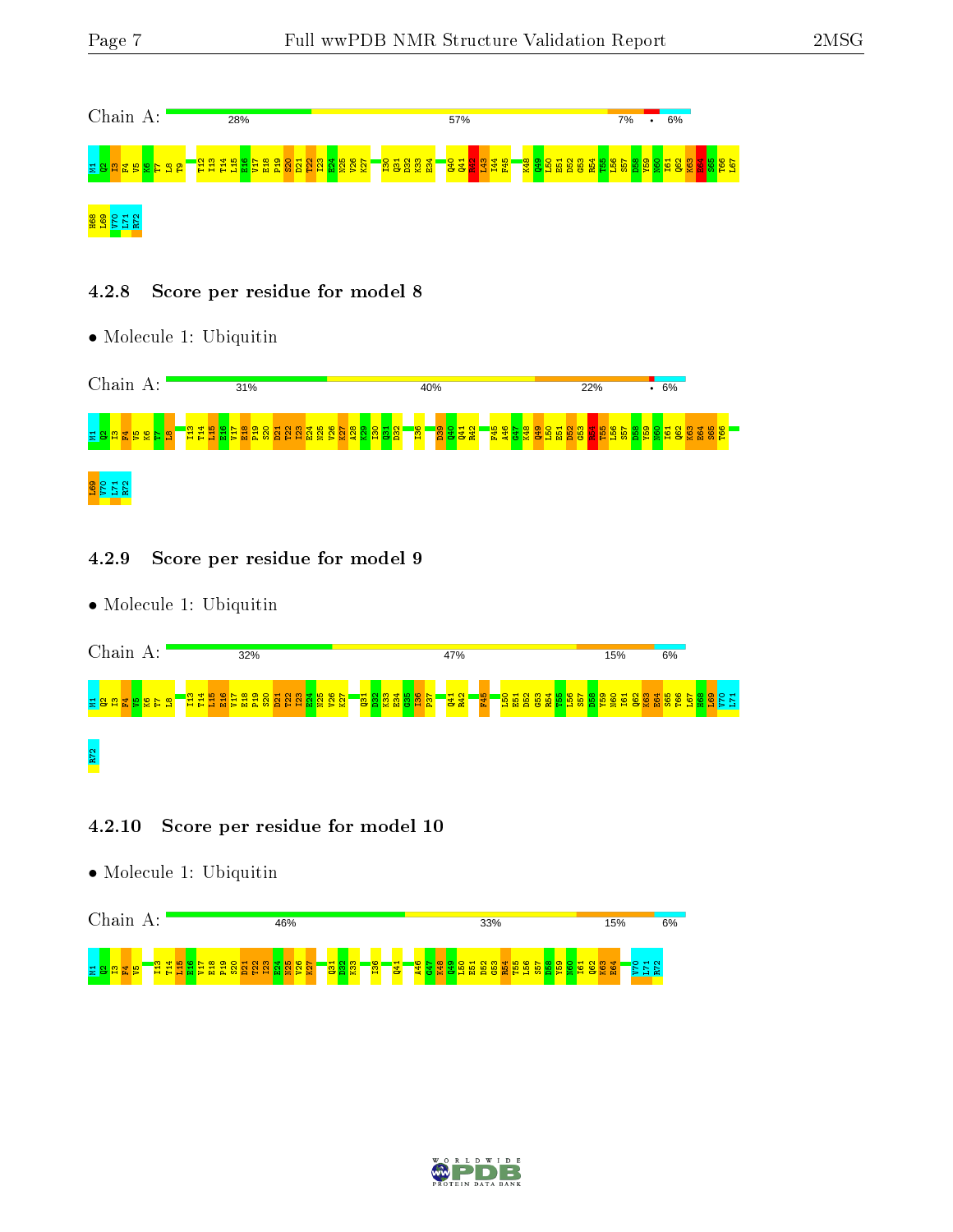# 5 Refinement protocol and experimental data overview  $\binom{1}{k}$

The models were refined using the following method: torsion angle dynamics.

Of the 1000 calculated structures, 10 were deposited, based on the following criterion: structures with the lowest energy.

The following table shows the software used for structure solution, optimisation and refinement.

| Software name | Classification | <b>Version</b> |
|---------------|----------------|----------------|
| X-PLOR NIH    | refinement     | 2.36           |
| X-PLOR NIH    | refinement     | 2.36           |
| X-PLOR NIH    | refinement     | 2.36           |
| X-PLOR NIH    | refinement     | 2.36           |
| X-PLOR NIH    | refinement     | 2.36           |

The following table shows chemical shift validation statistics as aggregates over all chemical shift files. Detailed validation can be found in section [7](#page-18-0) of this report.

| Chemical shift file(s)                       | $input\_cs.cif$ |
|----------------------------------------------|-----------------|
| Number of chemical shift lists               |                 |
| Total number of shifts                       | 408             |
| Number of shifts mapped to atoms             | 408             |
| Number of unparsed shifts                    |                 |
| Number of shifts with mapping errors         |                 |
| Number of shifts with mapping warnings       |                 |
| Assignment completeness (well-defined parts) |                 |

Note: This is a solid-state NMR structure, where hydrogen atoms are typically not assigned a chemical shift value, which may lead to lower completeness of assignment measure.

No validations of the models with respect to experimental NMR restraints is performed at this time.

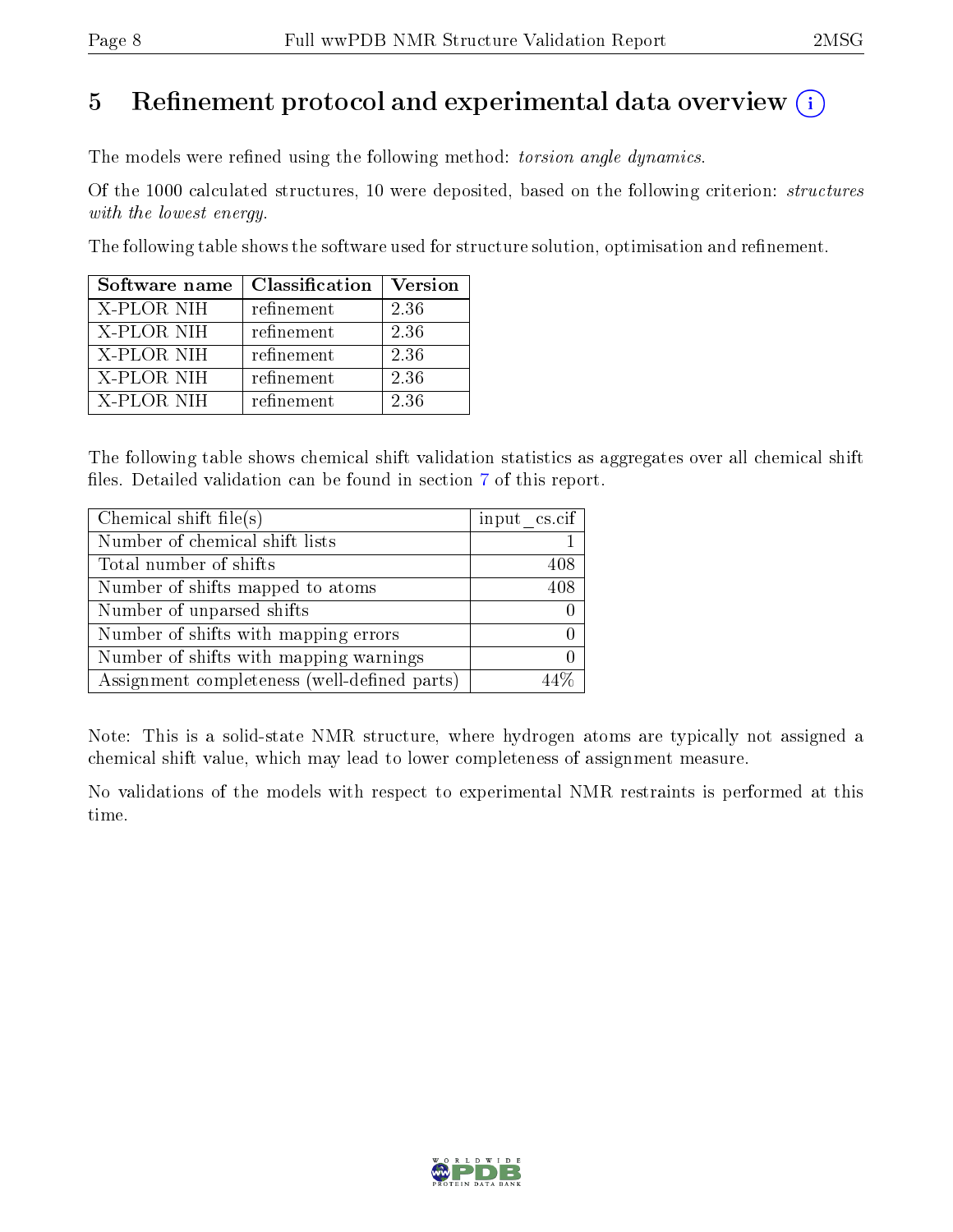# 6 Model quality  $\binom{1}{1}$

# 6.1 Standard geometry (i)

There are no covalent bond-length or bond-angle outliers.

Chiral center outliers are detected by calculating the chiral volume of a chiral center and verifying if the center is modelled as a planar moiety or with the opposite hand. A planarity outlier is detected by checking planarity of atoms in a peptide group, atoms in a mainchain group or atoms of a sidechain that are expected to be planar.

|  | $Mol$   Chain   Chirality | Planarity     |
|--|---------------------------|---------------|
|  | $0.0 \pm 0.0$             | $1.8 \pm 0.4$ |
|  |                           |               |

There are no bond-length outliers.

There are no bond-angle outliers.

There are no chirality outliers.

All unique planar outliers are listed below. They are sorted by the frequency of occurrence in the ensemble.

|  |    |                      | Mol   Chain   Res   Type   Group   Models (Total) |
|--|----|----------------------|---------------------------------------------------|
|  | 54 | ARG Sidechain        |                                                   |
|  | 42 | $ARG \mid Sidechain$ |                                                   |

## 6.2 Too-close contacts (i)

In the following table, the Non-H and H(model) columns list the number of non-hydrogen atoms and hydrogen atoms in each chain respectively. The H(added) column lists the number of hydrogen atoms added and optimized by MolProbity. The Clashes column lists the number of clashes averaged over the ensemble.

| Mol | Chain |      | Non-H   $H(model)$   $H(added)$ |      | Clashes |
|-----|-------|------|---------------------------------|------|---------|
|     |       | 540  | 555                             | 555  |         |
|     |       | 5400 | 5550                            | 5550 |         |

The all-atom clashscore is defined as the number of clashes found per 1000 atoms (including hydrogen atoms). The all-atom clashscore for this structure is 56.

All unique clashes are listed below, sorted by their clash magnitude.

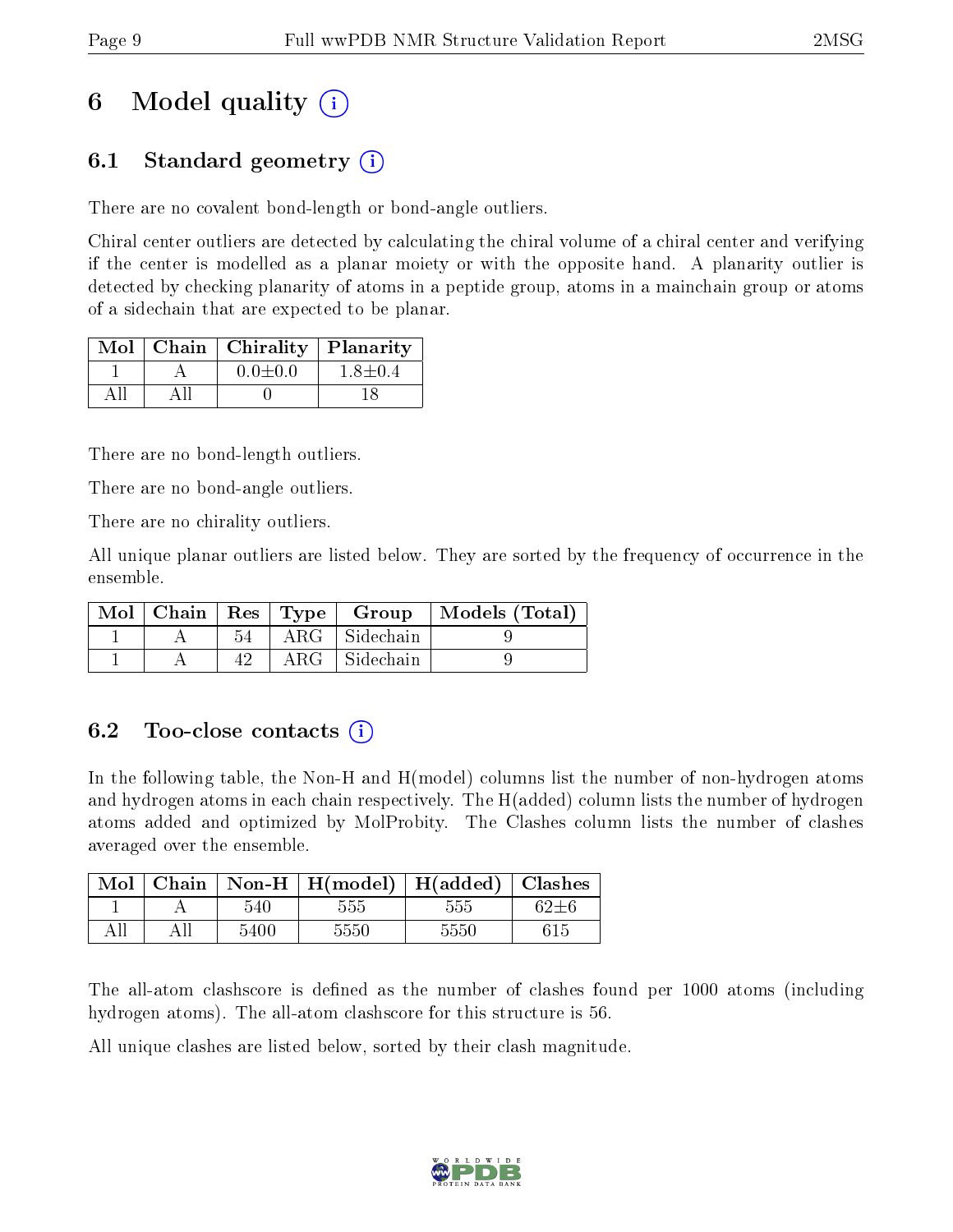|                                      |                    |              |             | Models           |                  |  |
|--------------------------------------|--------------------|--------------|-------------|------------------|------------------|--|
| Atom-1                               | Atom-2             | $Clash(\AA)$ | Distance(A) | Worst            | Total            |  |
| 1:A:21:ASP:O                         | 1: A:56: LEU: HD23 | 1.02         | 1.54        | $\overline{2}$   | 1                |  |
| 1: A:50:LEU:HD22                     | 1: A:56:LEU:HD11   | 0.99         | 1.34        | 10               | 6                |  |
| 1: A: 18: GLU: O                     | 1:A:21:ASP:OD1     | 0.94         | 1.86        | $\sqrt{2}$       | 1                |  |
| 1: A:36: ILE: HD13<br>1:A:41:GLN:OE1 |                    | 0.88         | 1.69        | $\mathbf{1}$     | $\overline{2}$   |  |
| 1:A:36:ILE:HD12                      | 1: A:36: ILE: O    |              | 1.71        | $\overline{1}$   | $\mathbf{1}$     |  |
| 1:A:21:ASP:O                         | 1: A:56: LEU: HD13 | 0.85         | 1.71        | $\overline{9}$   | $\overline{4}$   |  |
| 1:A:19:PRO:O                         | 1:A:57:SER:N       | 0.83         | 2.12        | $8\,$            | 10               |  |
| 1:A:69:LEU:HD12                      | 1: A:69: LEU:H     | 0.81         | 1.34        | $\overline{8}$   | $\overline{2}$   |  |
| 1:A:23:ILE:HD12                      | 1:A:51:GLU:O       | 0.80         | 1.76        | $\overline{2}$   | $\overline{6}$   |  |
| 1:A:56:LEU:HD12                      | 1: A:61: ILE: CG1  | 0.80         | 2.06        | $\overline{2}$   | $\overline{1}$   |  |
| 1: A:63: LYS:O                       | 1: A:64: GLU:CG    | 0.79         | 2.31        | $\overline{7}$   | $\overline{7}$   |  |
| 1: A:62: GLN:O                       | 1: A:64: GLU: N    | 0.77         | 2.17        | $\mathbf{1}$     | 10               |  |
| 1: A:15:LEU:HD23                     | $1:$ A:15:LEU:N    | 0.75         | 1.97        | 10               | $\overline{4}$   |  |
| 1:A:17:VAL:HG22                      | 1: A:18: GLU:N     | 0.74         | 1.97        | $\bf 5$          | 9                |  |
| 1: A:17: VAL:HG21                    | 1:A:21:ASP:OD1     | 0.74         | 1.82        | $\overline{7}$   | $\overline{7}$   |  |
| 1: A:62: GLN:CG                      | $1:$ A:63:LYS:H    | 0.71         | 1.97        | $\mathbf{1}$     | $\bf 5$          |  |
| 1: A:67:LEU: N                       | 1: A:67:LEU:HD12   | 0.71         | 2.00        | $\mathbf 1$      | $\overline{5}$   |  |
| 1:A:20:SER:O                         | $1:$ A:56:LEU:N    | 0.71         | 2.23        | $\overline{2}$   | 10               |  |
| 1:A:42:ARG:C<br>1: A: 43: LEU: HD23  |                    | 0.71         | 2.06        | $\overline{3}$   | $\overline{2}$   |  |
| 1:A:2:GLN:O<br>1: A:64: GLU: HA      |                    | 0.70         | 1.86        | $\overline{4}$   | $\overline{4}$   |  |
| 1: A:21: ASP:HB3                     | 1: A:56:LEU:HD22   | 0.70         | 1.64        | 10               | 8                |  |
| 1: A:17: VAL:HGI1                    | 1:A:21:ASP:OD1     | 0.69         | 1.87        | $\overline{7}$   | $\overline{2}$   |  |
| 1:A:21:ASP:N                         | 1:A:21:ASP:OD1     | 0.68         | 2.25        | $\overline{2}$   | $\mathbf{1}$     |  |
| 1: A:62: GLN:CG                      | 1: A:63:LYS:N      | 0.68         | 2.55        | 10               | $\overline{5}$   |  |
| 1: A:56: LEU:HD23                    | 1: A:61: ILE: HG13 | 0.68         | 1.66        | $\overline{5}$   | $\boldsymbol{9}$ |  |
| 1:A:43:LEU:N                         | 1:A:43:LEU:HD23    | 0.67         | 2.04        | $\overline{3}$   | $\overline{2}$   |  |
| 1: A:14:THR:C                        | 1:A:15:LEU:HD23    | 0.67         | 2.10        | $\overline{8}$   | $\overline{5}$   |  |
| 1:A:23:ILE:N                         | 1: A:23: ILE: HD13 | 0.67         | 2.04        | $\overline{5}$   | $\overline{2}$   |  |
| 1: A:22:THR:O                        | 1: A:26: VAL: N    | 0.66         | 2.28        | $\overline{7}$   | 10               |  |
| 1: A:63:LYS:O                        | 1: A:64: GLU:CB    | 0.66         | 2.43        | $\overline{9}$   | 10               |  |
| 1: A:27: LYS:CE                      | 1:A:41:GLN:O       | 0.66         | 2.43        | $\overline{9}$   | 1                |  |
| 1: A:27: LYS: NZ                     | 1:A:41:GLN:O       | 0.66         | 2.29        | $\boldsymbol{9}$ | $\overline{3}$   |  |
| 1: A:27: LYS:N                       | 1: A:27: LYS: HD2  | 0.66         | 2.05        | 10               | $\mathbf{1}$     |  |
| 1:A:19:PRO:C                         | 1:A:21:ASP:OD1     | 0.65         | 2.35        | $\overline{2}$   | $\overline{2}$   |  |
| 1:A:69:LEU:HD12                      | 1:A:69:LEU:N       | 0.64         | 2.07        | 8                | $\overline{2}$   |  |
| 1: A:31: GLN:O                       | 1: A:34: GLU:O     | 0.64         | 2.15        | $\overline{2}$   | $\overline{7}$   |  |
| 1: A:3: ILE: HDI1                    | 1: A:56:LEU:HD23   | 0.64         | 1.70        | $6\phantom{.}6$  | $\overline{3}$   |  |
| 1: A:23: ILE: HG22                   | 1:A:27:LYS:HD3     | 0.64         | 1.70        | 10               | $\mathbf{1}$     |  |
| 1: A:22:THR:O                        | 1: A:25: ASN:N     | 0.64         | 2.31        | 8                | 10               |  |
| 1: A:8: LEU: HD22                    | 1:A:8:LEU:H        | 0.64         | 1.53        | 8                | $\mathbf{1}$     |  |
| 1: A:64: GLU:CG                      | 1: A:64: GLU:O     | 0.63         | 2.46        | $6\phantom{.}6$  | $\overline{2}$   |  |
| 1: A:64: GLU:O                       | 1: A:64: GLU:CG    | 0.63         | 2.45        | $\mathbf{1}$     | $\overline{4}$   |  |

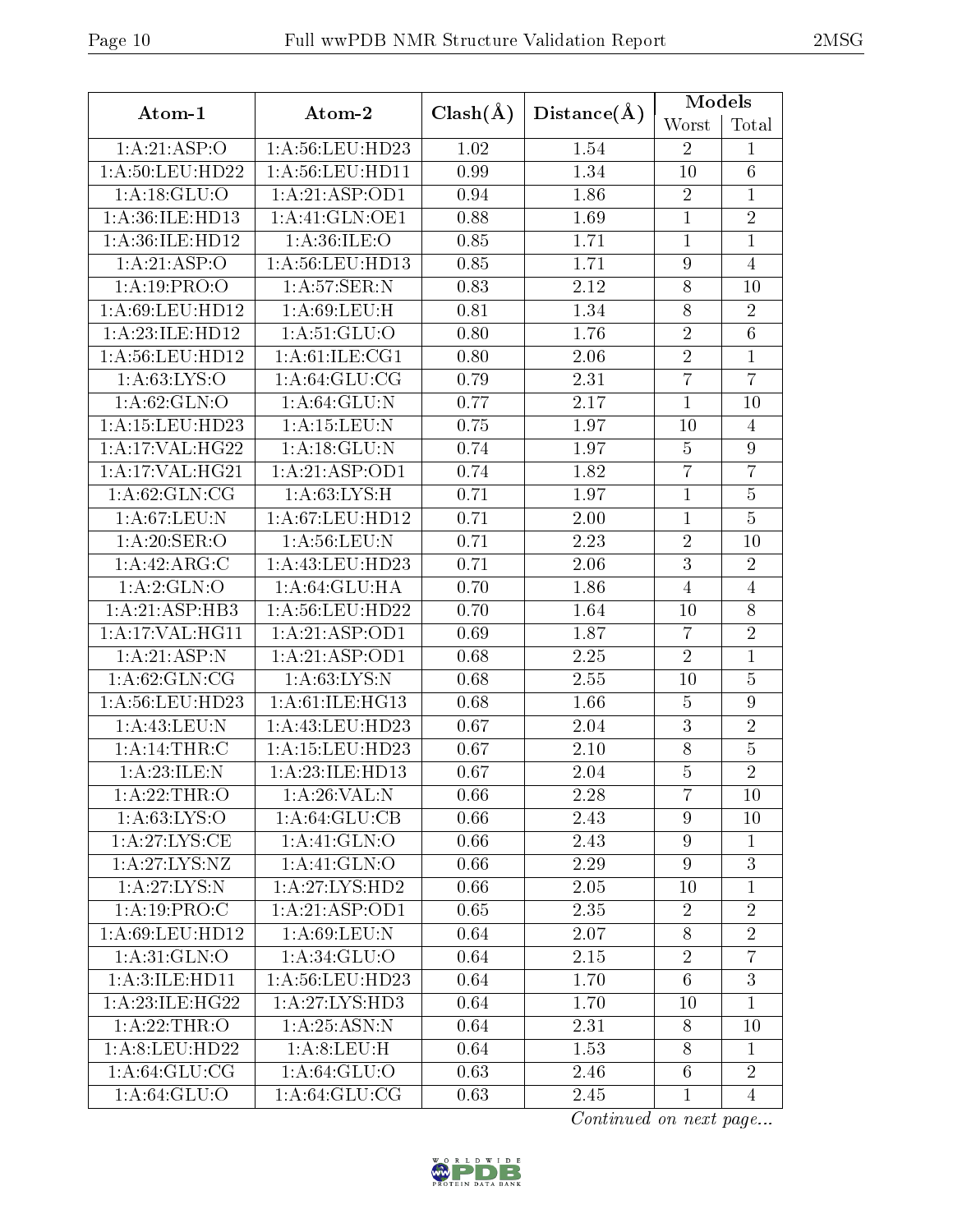| M. |  |
|----|--|
|----|--|

| Continued from previous page        |                     |              |                   | Models           |                 |  |
|-------------------------------------|---------------------|--------------|-------------------|------------------|-----------------|--|
| Atom-1                              | Atom-2              | $Clash(\AA)$ | Distance(A)       | Worst            | Total           |  |
| 1:A:17:VAL:HG22                     | 1: A:18: GLU:O      | 0.63         | 1.93              | $\overline{2}$   | 10              |  |
| 1:A:15:LEU:N                        | 1:A:15:LEU:HD23     |              | 2.08              | 8                | $\overline{2}$  |  |
| 1:A:21:ASP:HB2                      | 1: A:56: LEU: HD22  |              | 1.70              | 9                | $\mathbf{1}$    |  |
| 1:A:13:ILE:HG23                     | 1: A:13: ILE: O     | 0.63         | 1.93              | $\boldsymbol{9}$ | $\overline{4}$  |  |
| 1:A:27:LYS:NZ                       | 1: A: 43: LEU: HD11 | 0.62         | 2.10              | $\overline{5}$   | $\overline{2}$  |  |
| 1:A:27:LYS:NZ                       | 1:A:30:ILE:HD12     | 0.62         | 2.09              | $\overline{1}$   | $\mathbf{1}$    |  |
| 1:A:19:PRO:O                        | 1:A:21:ASP:OD1      | 0.62         | 2.18              | $\boldsymbol{9}$ | $\mathbf{1}$    |  |
| 1: A:63: LYS:O                      | 1: A:64: GLU:HG2    | 0.61         | 1.95              | $\mathbf{1}$     | $\overline{4}$  |  |
| 1:A:17:VAL:CG2                      | 1: A:18: GLU:N      | 0.61         | 2.63              | $\bf 5$          | 9               |  |
| 1:A:23:ILE:CD1                      | 1: A:51: GLU:O      | 0.61         | 2.49              | $9\phantom{.}$   | 6               |  |
| 1:A:23:ILE:HG21                     | 1: A:51: GLU:O      | 0.61         | 1.96              | 10               | $\overline{2}$  |  |
| 1:A:62:GLN:HG2                      | 1: A:63: LYS:N      | 0.60         | 2.11              | 10               | $\overline{5}$  |  |
| 1:A:15:LEU:CD2                      | 1: A:15:LEU:N       | 0.60         | 2.63              | 10               | $\overline{4}$  |  |
| 1: A:56:LEU:O                       | 1: A:59:TYR:N       | 0.60         | 2.34              | 8                | 10              |  |
| 1: A:23: ILE: HG13                  | 1: A:51: GLU:O      | 0.59         | 1.96              | $\mathbf{1}$     | $\overline{4}$  |  |
| 1: A:50: LEU:CD2                    | 1: A:56: LEU: HD11  | 0.59         | 2.21              | 10               | $\overline{2}$  |  |
| 1: A:6: LYS:O<br>1: A:69: LEU: HD11 |                     | 0.59         | 1.97              | 8                | $\mathbf{1}$    |  |
| 1:A:23:ILE:O<br>1: A:27: LYS: HG2   |                     | 0.59         | 1.97              | 10               | $\overline{2}$  |  |
| 1:A:25:ASN:HB3<br>1: A:22:THR:O     |                     | 0.59         | 1.98              | $\overline{2}$   | $\overline{6}$  |  |
| 1:A:31:GLN:NE2                      | 1: A:36: ILE: O     | 0.59         | 2.35              | $\mathbf{1}$     | $\mathbf{1}$    |  |
| 1: A:67:LEU: N<br>1: A:67:LEU:CD1   |                     | 0.59         | 2.66              | $\overline{1}$   | $\overline{2}$  |  |
| 1:A:4:PHE:CD1                       | 1: A: 5: VAL: N     | 0.59         | 2.71              | 10               | $6\phantom{.}6$ |  |
| 1:A:56:LEU:CD2<br>1:A:3:ILE:HD11    |                     | 0.59         | $\overline{2.27}$ | $6\phantom{.}6$  | $\overline{2}$  |  |
| 1: A:3: ILE: CG2                    | 1:A:4:PHE:N         | 0.58         | 2.66              | 10               | $\overline{6}$  |  |
| 1: A:18: GLU:H                      | 1:A:18:GLU:CD       | 0.58         | 2.03              | 9                | $\overline{4}$  |  |
| 1:A:4:PHE:HB3                       | 1: A:64: GLU:O      | 0.57         | 2.00              | 3                | $\overline{2}$  |  |
| 1:A:13:ILE:O                        | 1:A:13:ILE:HG23     | 0.57         | 1.98              | 10               | $6\phantom{.}6$ |  |
| 1: A:27:LYS:NZ                      | 1:A:43:LEU:CD1      | 0.57         | 2.67              | $\bf 5$          | $\mathbf{1}$    |  |
| 1:A:19:PRO:O                        | 1: A:57:SER:CA      | 0.57         | 2.53              | 8                | 3               |  |
| 1:A:20:SER:HA                       | 1: A:57:SER:H       | 0.57         | 1.59              | $\mathbf{1}$     | $\overline{7}$  |  |
| 1: A:51: GLU:OE1                    | 1: A:51: GLU: N     | 0.57         | 2.37              | $\overline{5}$   | $\mathbf 1$     |  |
| 1:A:17:VAL:HG21                     | 1: A:21:ASP:CG      | 0.57         | 2.20              | $6\phantom{.}6$  | 6               |  |
| 1:A:41:GLN:OE1                      | 1:A:42:ARG:N        | 0.56         | 2.37              | $\overline{7}$   | $\mathbf{1}$    |  |
| 1: A:23: ILE: HG22                  | 1:A:27:LYS:CG       | 0.56         | 2.29              | $9\phantom{.0}$  | $\mathbf{1}$    |  |
| 1:A:4:PHE:CE2                       | 1: A:66:THR:CG2     | 0.56         | 2.89              | 3                | $\mathbf{1}$    |  |
| 1:A:27:LYS:HZ1                      | 1: A: 43: LEU: HD11 | 0.56         | 1.59              | $\overline{5}$   | $\mathbf{1}$    |  |
| 1: A:22:THR:O                       | 1: A:25: ASN:CB     | 0.56         | 2.53              | 10               | 10              |  |
| 1:A:23:ILE:CD1                      | 1: A:51: GLU:N      | 0.56         | 2.69              | 3                | $\overline{5}$  |  |
| 1:A:23:ILE:HD13                     | 1:A:23:ILE:N        | 0.56         | 2.16              | $\overline{7}$   | $\mathbf{1}$    |  |
| 1:A:49:GLN:H                        | 1: A:49: GLN: NE2   | 0.56         | 1.99              | 8                | $\mathbf{1}$    |  |
| 1:A:23:ILE:HG22                     | 1: A:27: LYS:NZ     | 0.55         | 2.15              | $\overline{4}$   | $\overline{2}$  |  |

Continued from previous page.

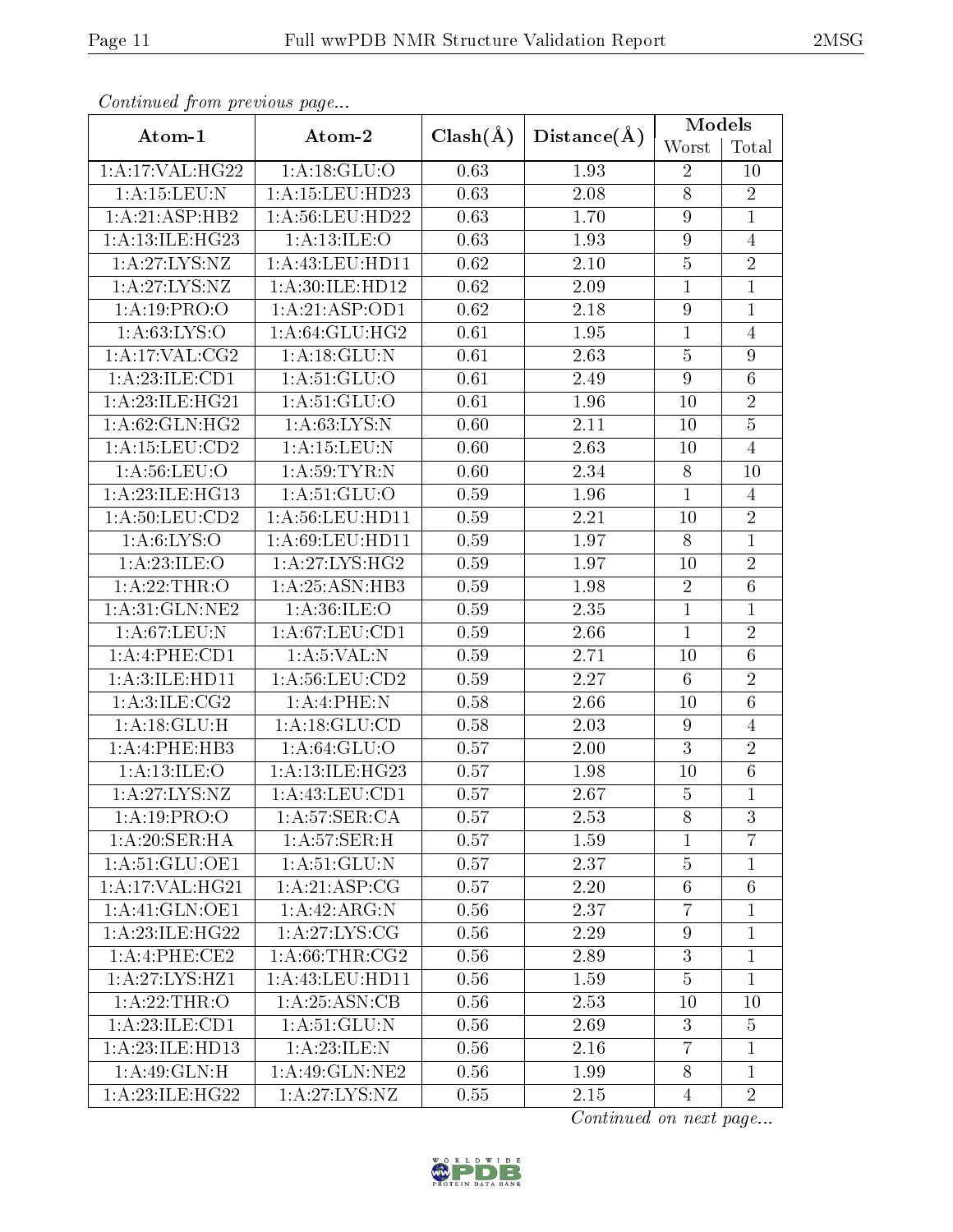| v. |
|----|
|----|

| Continued from previous page                |                     |              |                   | Models          |                 |  |
|---------------------------------------------|---------------------|--------------|-------------------|-----------------|-----------------|--|
| Atom-1                                      | Atom-2              | $Clash(\AA)$ | Distance(A)       | Worst           | Total           |  |
| 1:A:13:ILE:HD11                             | 1:A:33:LYS:HB2      | 0.55         | 1.78              | $\overline{4}$  | $\mathbf{1}$    |  |
| 1: A:50: LEU:CD2                            | 1: A:59:TYR:CE2     | 0.55         | 2.90              | $8\,$           | $\overline{1}$  |  |
| 1:A:24:GLU:OE1                              | 1: A:25: ASN: N     |              | 2.39              | 3               | $\mathbf{1}$    |  |
| 1:A:17:VAL:HG22                             | 1:A:18:GLU:H        | 0.55         | 1.62              | $\mathbf{1}$    | $\overline{4}$  |  |
| 1:A:20:SER:O                                | 1: A:21: ASP:C      | 0.55         | 2.44              | $\mathbf 1$     | 10              |  |
| 1:A:4:PHE:CD1                               | 1: A:4:PHE:O        | 0.55         | $\overline{2.60}$ | $9\phantom{.}$  | $\mathbf{1}$    |  |
| 1:A:23:ILE:O                                | 1:A:27:LYS:CG       | 0.54         | 2.55              | $\sqrt{2}$      | $\overline{5}$  |  |
| $1:A:63:\overline{\text{LYS:O}}$            | 1: A:64: GLU:HB2    | 0.54         | 2.02              | $\overline{2}$  | 3               |  |
| 1: A:43: LEU: N                             | 1: A: 43: LEU: CD2  | 0.54         | 2.69              | $\overline{3}$  | $\overline{2}$  |  |
| 1:A:27:LYS:HZ3                              | $1:$ A:43:LEU:HD21  | 0.54         | 1.61              | $\mathbf{3}$    | $\mathbf{1}$    |  |
| 1: A:36: ILE: O                             | 1: A:36: ILE: CD1   | 0.54         | 2.51              | $\overline{1}$  | $\mathbf{1}$    |  |
| 1:A:23:ILE:HD12                             | 1: A:51: GLU:C      | 0.54         | 2.22              | 8               | $\overline{5}$  |  |
| 1: A:51: GLU:O                              | 1: A:53: GLY:N      | 0.54         | 2.40              | $\overline{7}$  | 8               |  |
| 1:A:27:LYS:CD                               | 1:A:27:LYS:H        | 0.54         | 2.14              | 10              | $\mathbf{1}$    |  |
| 1: A:50:LEU:HD22                            | 1: A:56:LEU:CD1     | 0.53         | 2.30              | $\overline{7}$  | $6\phantom{.}6$ |  |
| 1:A:2:GLN:O                                 | 1: A:64: GLU:CA     | 0.53         | 2.55              | $\overline{4}$  | $\overline{2}$  |  |
| 1:A:27:LYS:HD2<br>$1:A:27:LYS:\overline{H}$ |                     | 0.53         | 1.63              | 10              | $\mathbf{1}$    |  |
| 1: A:13: ILE: CG2                           | 1: A:13: ILE: O     | 0.53         | 2.56              | $\overline{5}$  | $\overline{3}$  |  |
| 1:A:36:ILE:HG23<br>1: A:36: ILE: O          |                     | 0.53         | 2.04              | 10              | $\mathbf{1}$    |  |
| 1: A:18: GLU:O<br>1:A:21:ASP:OD2            |                     | 0.53         | 2.26              | $9\phantom{.0}$ | $\overline{4}$  |  |
| 1:A:4:PHE:CD1<br>1: A:4: PHE: C             |                     | 0.52         | 2.82              | 10              | $\overline{3}$  |  |
| 1: A:2: GLN:O                               | 1: A:64: GLU:CB     | 0.52         | 2.57              | $\mathbf{1}$    | $\mathbf{1}$    |  |
| 1: A:5: VAL:CG1                             | 1:A:69:LEU:HD11     | 0.52         | 2.34              | $6\phantom{.}6$ | $\mathbf{1}$    |  |
| 1: A:18: GLU:N                              | 1:A:18:GLU:OE1      | 0.52         | 2.42              | 10              | $\mathbf{1}$    |  |
| 1:A:27:LYS:HZ1                              | 1: A: 43: LEU: HD21 | 0.52         | 1.63              | $\overline{7}$  | $\mathbf{1}$    |  |
| 1: A:23: ILE: CG2                           | 1:A:27:LYS:NZ       | 0.52         | 2.72              | $\sqrt{3}$      | $\mathbf{1}$    |  |
| 1:A:12:THR:HG23                             | 1:A:12:THR:O        | 0.52         | 2.05              | $\sqrt{6}$      | $\mathbf{1}$    |  |
| 1: A:13: ILE: O                             | 1: A: 13: ILE: CG2  | 0.51         | 2.58              | $\overline{8}$  | $\overline{6}$  |  |
| 1: A:3: ILE: HD12                           | 1: A:21: ASP:CG     | 0.51         | 2.26              | 8               | $\mathbf{1}$    |  |
| 1:A:23:ILE:HD11                             | 1:A:56:LEU:CD1      | 0.51         | 2.35              | $\overline{5}$  | $\overline{4}$  |  |
| 1:A:39:ASP:OD1                              | 1:A:39:ASP:N        | 0.51         | 2.42              | $\overline{2}$  | $\overline{2}$  |  |
| 1:A:17:VAL:CG2                              | 1:A:21:ASP:OD1      | 0.51         | 2.57              | $\overline{7}$  | $\mathbf 1$     |  |
| 1:A:17:VAL:CG2                              | 1: A:18: GLU: H     | 0.51         | 2.18              | $\mathbf{1}$    | 8               |  |
| 1: A:31: GLN:NE2                            | 1: A:31: GLN: C     | 0.51         | 2.64              | $\overline{2}$  | $\mathbf{1}$    |  |
| $1:A:49:\overline{GLN:H}$                   | 1: A:49: GLN:CD     | 0.51         | 2.08              | 8               | $\mathbf{1}$    |  |
| 1:A:23:ILE:O                                | 1: A:27: LYS:CD     | 0.51         | 2.58              | 10              | $\mathbf{1}$    |  |
| 1:A:21:ASP:CB                               | 1: A:56:LEU:HB2     | 0.51         | 2.35              | 8               | 8               |  |
| 1: A:50:LEU:HD13                            | 1: A:56: LEU: HD21  | 0.51         | 1.82              | $\overline{4}$  | $\overline{3}$  |  |
| 1:A:68:HIS:NE2                              | 1: A:69:LEU:O       | 0.51         | 2.44              | $\overline{7}$  | $\mathbf{1}$    |  |
| 1:A:27:LYS:HZ1                              | 1: A: 43: LEU: CD1  | 0.51         | 2.19              | $\overline{5}$  | $\mathbf{1}$    |  |
| 1:A:23:ILE:CB                               | 1: A:51: GLU:O      | 0.51         | 2.59              | 10              | 3               |  |

Continued from previous page.

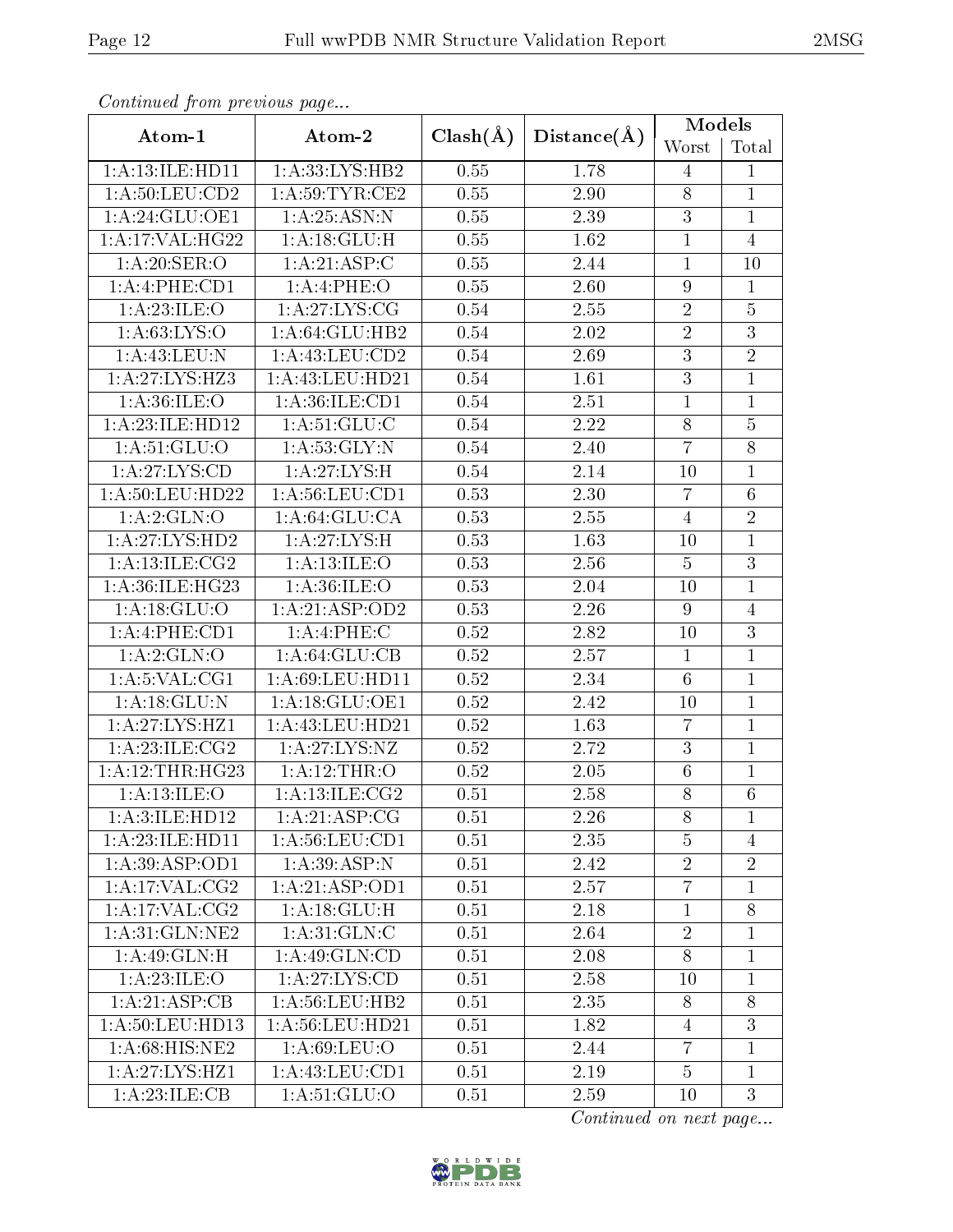| ٠<br>٧L |
|---------|
|---------|

| Continued from previous page        |                    |              |                   | Models           |                |  |
|-------------------------------------|--------------------|--------------|-------------------|------------------|----------------|--|
| Atom-1                              | Atom-2             | $Clash(\AA)$ | Distance(A)       | Worst            | Total          |  |
| 1: A:8: LEU: N                      | 1:A:8:LEU:HD12     | 0.51         | 2.21              | $\overline{7}$   | $\mathbf{1}$   |  |
| 1:A:56:LEU:HD12                     | 1:A:61:ILE:HG12    | 0.50         | 1.79              | $\overline{2}$   | $\mathbf{1}$   |  |
| 1:A:49:GLN:CD                       | 1: A:49: GLN:H     | 0.50         | 2.10              | $\overline{5}$   | $\mathbf{1}$   |  |
| $1:$ A:41:GLN:NE2                   | 1:A:42:ARG:N       | 0.50         | 2.59              | $\overline{2}$   | $\overline{1}$ |  |
| 1: A:62: GLN: HG3                   | 1: A:63:LYS:H      | 0.50         | 1.62              | $\mathbf{1}$     | $\overline{2}$ |  |
| 1: A:66:THR:HG23                    | 1: A:66:THR:O      | 0.50         | 2.07              | $\overline{9}$   | $\mathbf{1}$   |  |
| 1:A:2:GLN:NE2                       | 1: A: 15: LEU: O   | 0.50         | 2.45              | $\mathbf{1}$     | $\mathbf{1}$   |  |
| 1: A:67:LEU:CD1                     | 1:A:67:LEU:N       | 0.50         | 2.75              | $6\phantom{.}6$  | $\overline{2}$ |  |
| 1:A:30:ILE:HG21                     | 1:A:41:GLN:HG2     | 0.50         | $\overline{1.83}$ | $8\,$            | $\mathbf 1$    |  |
| 1:A:21:ASP:OD1                      | 1:A:26:VAL:HG22    | 0.49         | 2.07              | $\bf 5$          | 3              |  |
| 1:A:2:GLN:NE2                       | 1:A:16:GLU:OE1     | 0.49         | 2.45              | $\boldsymbol{9}$ | $\mathbf{1}$   |  |
| 1:A:68:HIS:CD2                      | 1: A:68: HIS:N     | 0.49         | 2.79              | $6\phantom{.}6$  | $\mathbf{1}$   |  |
| 1: A:36: ILE: O                     | 1: A:36: ILE: CG2  | 0.49         | 2.60              | $\boldsymbol{9}$ | $\overline{1}$ |  |
| 1: A:14:THR:O                       | 1: A: 33: LYS: NZ  | 0.49         | 2.43              | $\overline{7}$   | $\mathbf{1}$   |  |
| 1: A:50:LEU:CD2                     | 1: A:59:TYR:CD2    | 0.49         | 2.96              | $8\,$            | $\mathbf 1$    |  |
| 1:A:23:ILE:HG22                     | 1: A:27:LYS:CE     | 0.48         | 2.38              | $\mathbf{3}$     | $\mathbf{1}$   |  |
| 1:A:54:ARG:NH2                      | 1: A:55:THR:H      | 0.48         | 2.06              | 8                | $\mathbf{1}$   |  |
| 1:A:30:ILE:HG12<br>1: A:26:VAL:O    |                    | 0.48         | 2.08              | $\overline{4}$   | $\overline{5}$ |  |
| 1:A:4:PHE:CB<br>1: A:64: GLU:O      |                    | 0.48         | 2.60              | $6\phantom{.}6$  | $\mathbf{1}$   |  |
| 1:A:21:ASP:CB                       | 1: A:56: LEU: HD22 | 0.48         | 2.38              | $\overline{5}$   | $\overline{2}$ |  |
| 1: A:23: ILE: CG2<br>1: A:51: GLU:O |                    | 0.48         | 2.61              | 10               | $\mathbf{1}$   |  |
| 1: A:62: GLN: C                     | 1: A:64: GLU: H    | 0.48         | 2.08              | $\mathbf{1}$     | 3              |  |
| 1:A:23:ILE:HD13                     | 1: A:50: LEU: HB3  | 0.48         | 1.84              | $\overline{2}$   | $\overline{6}$ |  |
| 1: A:51: GLU:C                      | 1: A:53: GLY:H     | 0.48         | 2.12              | $\overline{7}$   | 7              |  |
| 1:A:36:ILE:HD13                     | 1:A:37:PRO:HD2     | 0.48         | 1.86              | $\overline{9}$   | $\mathbf{1}$   |  |
| 1:A:23:ILE:CD1                      | 1: A:56: LEU:CD1   | 0.48         | 2.92              | $\overline{5}$   | 3              |  |
| $1:A:23:ILE:\overline{HG22}$        | 1:A:27:LYS:HG2     | 0.47         | 1.86              | $\boldsymbol{9}$ | $\overline{1}$ |  |
| 1: A:18: GLU:CD                     | 1:A:18:GLU:N       | 0.47         | 2.67              | $\mathbf{1}$     | $\overline{3}$ |  |
| 1:A:30:ILE:HG22                     | 1:A:36:ILE:HD11    | 0.47         | 1.86              | $\overline{5}$   | $\mathbf{1}$   |  |
| 1: A:69: LEU: N                     | 1: A:69:LEU:CD1    | 0.47         | 2.71              | $8\,$            | 1              |  |
| 1: A:50: LEU: HD13                  | 1: A:56: LEU: HD11 | 0.47         | 1.86              | $\bf 5$          | $\mathbf{1}$   |  |
| 1: A:56: LEU:CD2                    | 1: A:61: ILE: HG13 | 0.47         | 2.38              | $\overline{5}$   | $\mathbf{1}$   |  |
| 1:A:45:PHE:N                        | 1: A:48: LYS:O     | 0.47         | 2.48              | $6\phantom{.}6$  | $\mathbf{1}$   |  |
| 1: A:63: LYS:O                      | 1: A:64: GLU:HB3   | 0.47         | 2.07              | $9\phantom{.0}$  | $\mathbf{1}$   |  |
| 1:A:17:VAL:HG21                     | 1: A:21: ASP: HA   | 0.47         | 1.87              | $\overline{2}$   | $\mathbf{1}$   |  |
| 1: A:44: ILE: HG22                  | 1: A:68: HIS:O     | 0.47         | 2.09              | $\overline{7}$   | $\mathbf{1}$   |  |
| 1: A:17: VAL:HGI1                   | 1:A:21:ASP:OD2     | 0.47         | 2.10              | 10               | $\overline{2}$ |  |
| 1: A: 16: GLU: N                    | 1: A: 16: GLU: CD  | 0.46         | 2.69              | $\overline{2}$   | $\mathbf{1}$   |  |
| 1: A:63: LYS:O                      | 1:A:64:GLU:HG3     | 0.46         | 2.07              | $\overline{7}$   | $\overline{2}$ |  |
| 1: A:63: LYS:O                      | 1: A:64: GLU:OE1   | 0.46         | 2.32              | 8                | $\mathbf{1}$   |  |
| 1: A:22:THR:O                       | 1: A:25: ASN:CA    | 0.46         | 2.64              | $\mathbf{1}$     | 9              |  |

 $Confinued$  from previous

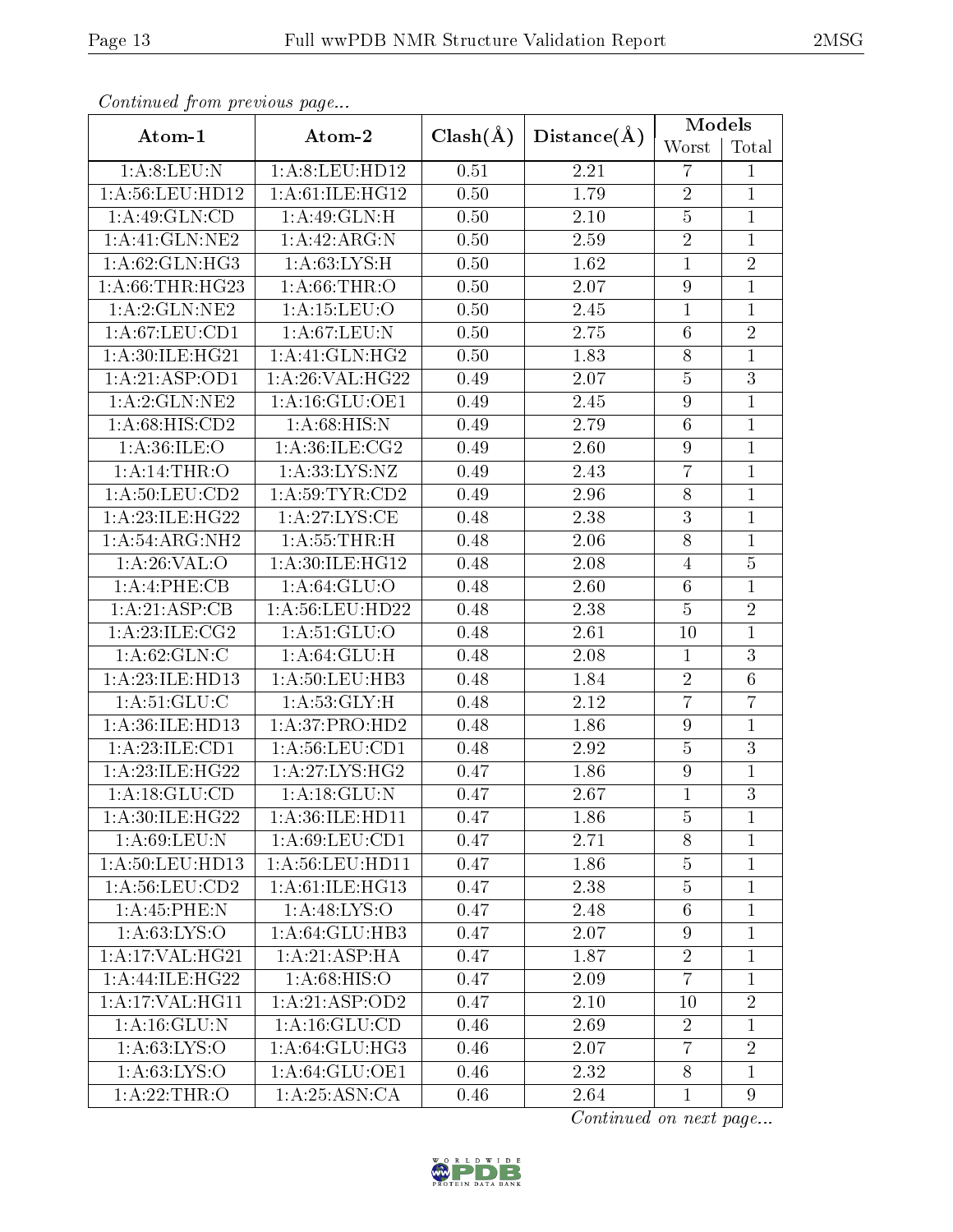| Ή. |  |
|----|--|
|----|--|

| Continued from previous page         |                     |              |             | Models          |                |  |
|--------------------------------------|---------------------|--------------|-------------|-----------------|----------------|--|
| Atom-1                               | Atom-2              | $Clash(\AA)$ | Distance(A) | Worst           | Total          |  |
| 1: A:22:THR:O                        | 1:A:26:VAL:HG23     | 0.46         | 2.11        | 6               | 3              |  |
| 1: A:25: ASN:ND2                     | 1:A:29:LYS:NZ       | 0.46         | 2.63        | $\overline{4}$  | $\mathbf{1}$   |  |
| 1:A:27:LYS:NZ                        | 1: A: 43: LEU: HD21 |              | 2.25        | $\overline{7}$  | $\mathbf{1}$   |  |
| 1: A:4: PHE: C                       | 1:A:4:PHE:CD1       | 0.46         | 2.89        | $8\,$           | $\mathbf{1}$   |  |
| 1:A:41:GLN:HE22                      | 1:A:69:LEU:CD2      | 0.46         | 2.22        | $\overline{7}$  | $\mathbf{1}$   |  |
| 1:A:41:GLN:HE21                      | 1:A:42:ARG:N        | 0.46         | 2.09        | $\overline{4}$  | $\mathbf{1}$   |  |
| 1: A:45:PHE:O                        | 1:A:48:LYS:N        | 0.46         | 2.49        | $\overline{7}$  | 4              |  |
| 1:A:21:ASP:HB2                       | 1: A:56:LEU:HB2     | 0.46         | 1.86        | $\overline{7}$  | 3              |  |
| 1: A:68: HIS: CE1                    | 1: A:69: LEU:O      | 0.46         | 2.69        | $\overline{7}$  | $\mathbf{1}$   |  |
| 1:A:56:LEU:HD12                      | 1: A:61: ILE: HG13  | 0.45         | 1.86        | $\overline{2}$  | $\mathbf{1}$   |  |
| 1: A:3: ILE: HD11                    | 1:A:61:ILE:HG21     | 0.45         | 1.88        | $\overline{8}$  | $\overline{1}$ |  |
| 1:A:51:GLU:OE1                       | 1:A:54:ARG:CZ       | 0.45         | 2.64        | 10              | $\mathbf{1}$   |  |
| 1: A:23: ILE: CG1                    | 1: A:51: GLU:O      | 0.45         | 2.65        | $\overline{7}$  | $\sqrt{2}$     |  |
| 1:A:8:LEU:N                          | 1: A:8:LEU:CD1      | 0.45         | 2.79        | $\overline{7}$  | $\overline{1}$ |  |
| 1:A:4:PHE:O                          | 1: A:65:SER:O       | 0.45         | 2.33        | $8\,$           | $\overline{1}$ |  |
| 1: A:50: LEU:CD1                     | 1: A:56:LEU:HD11    | 0.45         | 2.42        | $\overline{2}$  | $\overline{1}$ |  |
| 1:A:27:LYS:O                         | 1: A:31: GLN:N      | 0.45         | 2.47        | 10              | $\mathbf{1}$   |  |
| 1: A:31: GLN:OE1<br>1: A:31: GLN:O   |                     | 0.45         | 2.34        | $\overline{4}$  | $\mathbf{1}$   |  |
| 1:A:23:ILE:CB<br>1: A:53: GLY: HA2   |                     | 0.45         | 2.42        | $\mathbf{1}$    | $\overline{3}$ |  |
| 1:A:23:ILE:HG12<br>1: A:53: GLY: HA2 |                     | 0.45         | 1.89        | $\mathbf{1}$    | $\overline{2}$ |  |
| 1:A:21:ASP:OD1<br>1: A:56: LEU:CB    |                     | 0.44         | 2.64        | 9               | $\mathbf{1}$   |  |
| 1:A:17:VAL:CG1                       | 1:A:21:ASP:OD1      | 0.44         | 2.61        | $\overline{7}$  | $\mathbf{1}$   |  |
| 1: A:63:LYS:O                        | 1: A:64:GLU:CD      | 0.44         | 2.55        | $\mathbf{1}$    | $\overline{5}$ |  |
| 1:A:2:GLN:C<br>1:A:64:GLU:HB2        |                     | 0.44         | 2.33        | $\mathbf{1}$    | $\mathbf{1}$   |  |
| 1:A:2:GLN:C                          | 1:A:64:GLU:CB       | 0.44         | 2.86        | $\mathbf{1}$    | $\mathbf{1}$   |  |
| 1:A:64:GLU:OE2                       | 1: A:64: GLU:O      | 0.44         | 2.34        | $\overline{5}$  | $\mathbf{1}$   |  |
| 1:A:7:THR:OG1                        | 1: A:9:THR:OG1      | 0.44         | 2.34        | $\overline{7}$  | $\mathbf{1}$   |  |
| $1:A:\overline{49:GLN:CG}$           | $1:$ A:49:GLN:O     | 0.44         | 2.66        | $\mathbf{3}$    | $\mathbf 1$    |  |
| 1:A:13:ILE:HD11                      | 1: A:33: LYS: CB    | 0.44         | 2.43        | $\overline{7}$  | 3              |  |
| 1: A:64: GLU:HG3                     | 1: A:64: GLU:O      | 0.44         | 2.12        | $\mathbf{1}$    | $\mathbf{1}$   |  |
| 1: A:64:GLU:CD                       | 1: A:64: GLU:O      | 0.44         | 2.56        | $\overline{7}$  | $\overline{2}$ |  |
| 1:A:19:PRO:CA                        | 1:A:21:ASP:OD1      | 0.44         | 2.66        | $\overline{2}$  | 1              |  |
| 1: A:63: LYS:O                       | 1: A:64: GLU:OE2    | 0.43         | 2.36        | $\mathbf{1}$    | $\mathbf{1}$   |  |
| 1: A:3: ILE: HG23                    | 1:A:4:PHE:N         | 0.43         | 2.27        | $\overline{5}$  | $\mathbf{1}$   |  |
| 1: A:3: ILE: CG1                     | 1:A:61:ILE:HG21     | 0.43         | 2.43        | $8\,$           | $\mathbf{1}$   |  |
| 1: A:15:LEU: N                       | 1: A: 15: LEU: CD2  | 0.43         | 2.72        | $8\,$           | $\mathbf 1$    |  |
| 1:A:24:GLU:OE1                       | 1:A:24:GLU:C        | 0.43         | 2.57        | $\mathbf{3}$    | $\mathbf{1}$   |  |
| 1:A:17:VAL:CG1                       | 1:A:21:ASP:OD2      | 0.43         | 2.66        | $\bf 5$         | $\overline{3}$ |  |
| 1:A:52:ASP:OD1                       | 1: A:52: ASP:O      | 0.43         | 2.36        | $6\phantom{.}6$ | $\mathbf{1}$   |  |
| 1: A:3: ILE: CD1                     | 1: A:21: ASP:CG     | 0.43         | 2.87        | $\mathbf{1}$    | $\mathbf{1}$   |  |
| 1:A:21:ASP:O                         | 1:A:56:LEU:CD2      | 0.43         | 2.47        | $\overline{2}$  | $\mathbf{1}$   |  |

Continued from previous page...

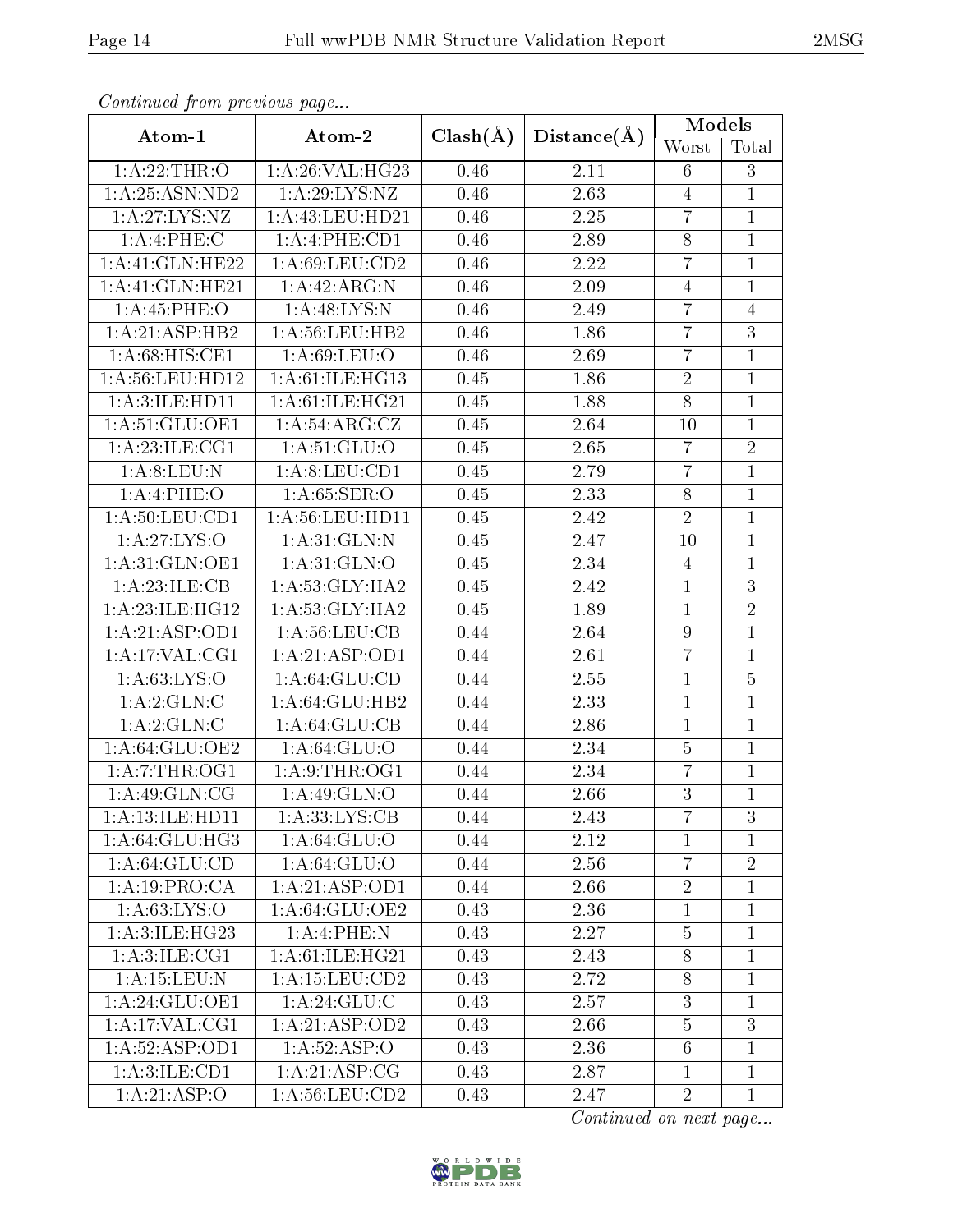| Atom-1                            | Atom-2            | $Clash(\AA)$ | Distance(A)       | <b>Models</b>    |                |  |
|-----------------------------------|-------------------|--------------|-------------------|------------------|----------------|--|
|                                   |                   |              |                   | Worst            | Total          |  |
| 1: A:22:THR:OG1                   | 1: A:24:GLU:HG3   | 0.42         | 2.13              | $\mathbf{1}$     | $\mathbf{1}$   |  |
| 1:A:4:PHE:CE2<br>1: A:66:THR:HG22 |                   | 0.42         | 2.49              | $\overline{3}$   | $\mathbf{1}$   |  |
| 1: A:52:ASP:O                     | 1:A:52:ASP:OD1    | 0.42         | 2.37              | $\overline{5}$   | $\mathbf{1}$   |  |
| 1:A:23:ILE:N                      | 1: A:23: ILE: CD1 | 0.42         | 2.76              | $\overline{7}$   | $\overline{1}$ |  |
| 1: A:3: ILE: O                    | 1: A:15:LEU:HG    | 0.42         | 2.14              | $\boldsymbol{9}$ | $\mathbf{1}$   |  |
| 1: A:46: ALA: C                   | 1:A:48:LYS:H      | 0.42         | $\overline{2.18}$ | 10               | $\overline{2}$ |  |
| 1: A:51: GLU:OE1                  | 1: A:54: ARG: NH1 | 0.42         | 2.53              | 10               | $\mathbf{1}$   |  |
| 1: A:58: ASP:O                    | 1:A:58:ASP:OD1    | 0.41         | 2.38              | $\overline{4}$   | $\mathbf{1}$   |  |
| 1:A:45:PHE:CD1                    | 1: A:45:PHE:C     | 0.41         | 2.91              | 9                | $\mathbf{1}$   |  |
| 1: A:66:THR:CG2                   | 1: A:66:THR:O     | 0.41         | 2.68              | $\boldsymbol{9}$ | $\overline{1}$ |  |
| 1:A:54:ARG:CZ                     | 1: A:55:THR:H     | 0.41         | 2.27              | $\overline{8}$   | $\overline{1}$ |  |
| 1: A:20: SER: N                   | 1: A:57: SER:OG   | 0.41         | 2.53              | 1                | $\mathbf{1}$   |  |
| 1:A:28:ALA:O                      | 1:A:32:ASP:OD1    | 0.41         | $\overline{2.39}$ | 8                | $\mathbf{1}$   |  |
| 1: A:23: ILE: HG22                | 1:A:27:LYS:HE3    | 0.41         | 1.92              | $\overline{3}$   | $\overline{1}$ |  |
| 1: A:62: GLN:CD                   | 1: A:65:SER:OG    | 0.41         | 2.59              | $\overline{4}$   | $\sqrt{2}$     |  |
| 1: A:36: ILE: O                   | 1: A:36: ILE:HG22 | 0.41         | 2.14              | $\overline{2}$   | $\overline{1}$ |  |
| 1: A: 56: LEU: HA                 | 1: A:59:TYR:HB2   | 0.41         | 1.92              | $\overline{5}$   | $\mathbf{1}$   |  |
| 1: A:55:THR:CG2                   | 1: A:57: SER:OG   | 0.41         | 2.68              | $\overline{4}$   | $\overline{1}$ |  |
| 1:A:37:PRO:O                      | 1:A:41:GLN:OE1    | 0.41         | 2.38              | $\overline{5}$   | $\mathbf{1}$   |  |
| 1:A:18:GLU:O                      | 1: A:20: SER: N   | 0.41         | 2.53              | $\overline{8}$   | $\mathbf{1}$   |  |
| 1: A:51: GLU:CD                   | 1:A:54:ARG:NH1    | 0.41         | 2.74              | 10               | $\mathbf{1}$   |  |
| 1: A:27: LYS:HB3                  | 1:A:38:PRO:HB3    | 0.41         | 1.92              | $\overline{2}$   | $\mathbf{1}$   |  |
| 1: A:64:GLU:O                     | 1: A:64: GLU:HG3  | 0.41         | 2.16              | $\overline{4}$   | $\mathbf{1}$   |  |
| 1: A:50: LEU:CD1                  | 1: A:56:LEU:HD21  | 0.41         | 2.46              | 9                | $\mathbf{1}$   |  |
| 1: A:62: GLN: HG2                 | 1: A:63: LYS:H    | 0.41         | 1.74              | 9                | $\mathbf{1}$   |  |
| 1: A:23: ILE: HG12                | 1: A:53: GLY:CA   | 0.40         | 2.46              | 10               | $\mathbf{1}$   |  |
| 1:A:3:ILE:CD1                     | 1:A:61:ILE:HG21   | 0.40         | 2.47              | $8\,$            | $\mathbf{1}$   |  |
| 1:A:8:LEU:H                       | 1:A:8:LEU:HD12    | 0.40         | 1.76              | $\overline{3}$   | $\mathbf{1}$   |  |
| 1:A:27:LYS:HZ1                    | 1: A: 43: LEU: CG | 0.40         | 2.29              | $\overline{5}$   | $\overline{1}$ |  |
| 1: A:63: LYS: C                   | 1: A:64: GLU:CG   | 0.40         | 2.90              | 8                | $\mathbf{1}$   |  |

Continued from previous page...

# 6.3 Torsion angles (i)

### 6.3.1 Protein backbone  $(i)$

In the following table, the Percentiles column shows the percent Ramachandran outliers of the chain as a percentile score with respect to all PDB entries followed by that with respect to all NMR entries. The Analysed column shows the number of residues for which the backbone conformation was analysed and the total number of residues.

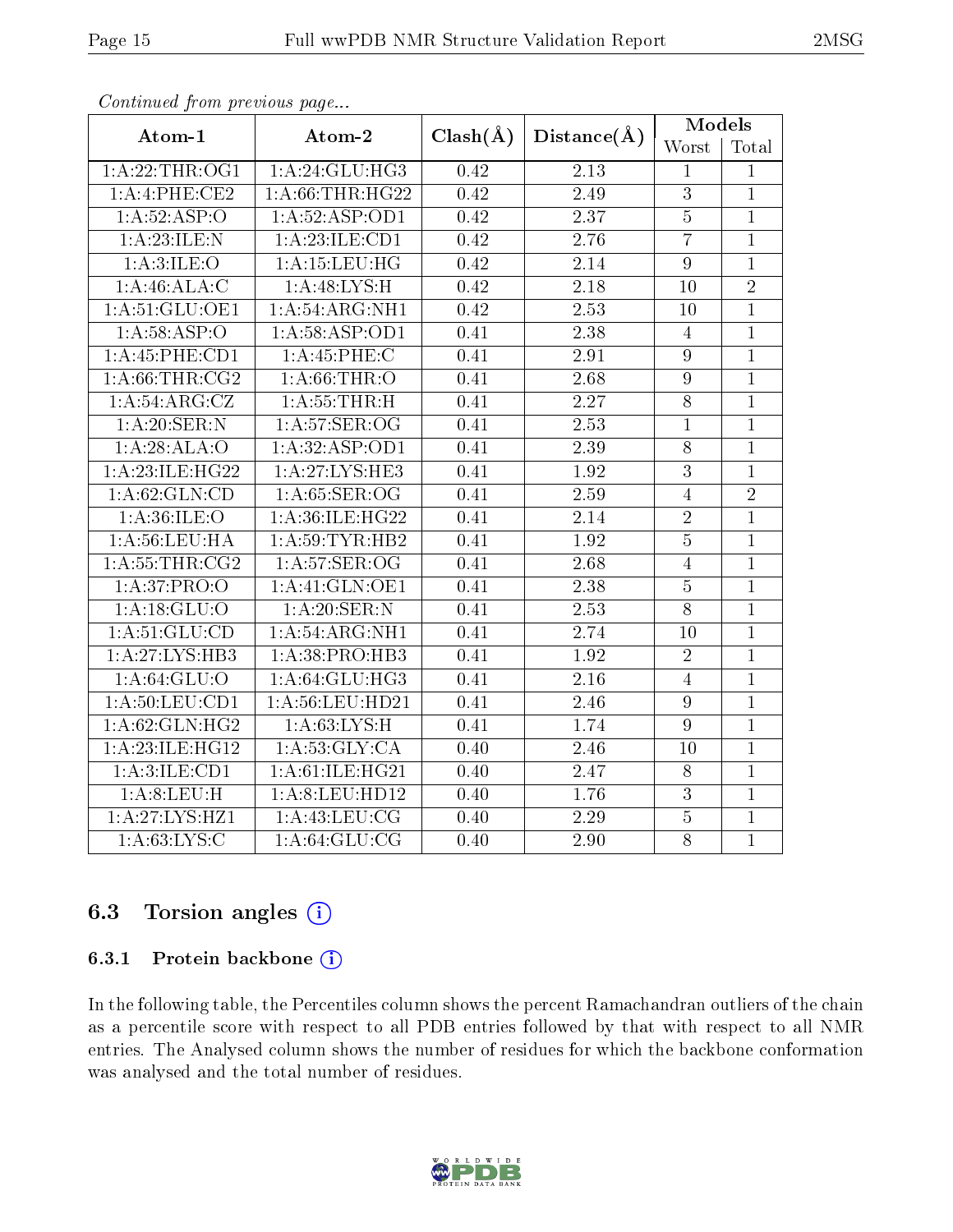|     | $Mol$   Chain | Analysed        | Favoured            | Allowed                          | Outliers | Percentiles    |  |
|-----|---------------|-----------------|---------------------|----------------------------------|----------|----------------|--|
|     |               | 68/72(94%)      | $+61\pm1(89\pm2\%)$ | $ 4\pm1(6\pm1\%) 3\pm0(5\pm0\%)$ |          |                |  |
| All |               | $680/720(94\%)$ | 608(89%)            | 41 $(6\%)$                       | 31(5%)   | 4 <sup>1</sup> |  |

All 4 unique Ramachandran outliers are listed below. They are sorted by the frequency of occurrence in the ensemble.

|  |    |     | Mol   Chain   Res   Type   Models (Total) |
|--|----|-----|-------------------------------------------|
|  | 63 | LYS |                                           |
|  | 64 | GLU |                                           |
|  | 52 | ΑSΡ |                                           |
|  | 34 | GLU |                                           |

#### 6.3.2 Protein sidechains (i)

In the following table, the Percentiles column shows the percent sidechain outliers of the chain as a percentile score with respect to all PDB entries followed by that with respect to all NMR entries. The Analysed column shows the number of residues for which the sidechain conformation was analysed and the total number of residues.

| Mol | Chain | Analysed         | Rotameric                     | Outliers           | Percentiles    |    |
|-----|-------|------------------|-------------------------------|--------------------|----------------|----|
|     |       | $62/66$ $(94\%)$ | 48 $\pm$ 3 (77 $\pm$ 4 $\%$ ) | $14\pm3(23\pm4\%)$ | 3              | 28 |
| All |       | $620/660 (94\%)$ | 476 (77%)                     | 144 (23\%)         | 3 <sup>1</sup> | 28 |

All 42 unique residues with a non-rotameric sidechain are listed below. They are sorted by the frequency of occurrence in the ensemble.

| Mol          | Chain | Res | <b>Type</b> | Models (Total) |
|--------------|-------|-----|-------------|----------------|
| 1            | А     | 22  | THR         | 10             |
| $\mathbf{1}$ | А     | 15  | <b>LEU</b>  | 10             |
| 1            | А     | 21  | <b>ASP</b>  | 9              |
| $\mathbf{1}$ | А     | 27  | <b>LYS</b>  | 7              |
| 1            | А     | 23  | ILE         | 7              |
| $\mathbf{1}$ | А     | 65  | <b>SER</b>  | 7              |
| 1            | А     | 3   | ILE         | 7              |
| $\mathbf{1}$ | А     | 69  | LEU         | 5              |
| 1            | А     | 20  | <b>SER</b>  | $\overline{4}$ |
| $\mathbf{1}$ | А     | 55  | THR         | $\overline{4}$ |
| 1            | А     | 39  | ASP         | 4              |
| 1            | Α     | 31  | <b>GLN</b>  | 4              |
| $\mathbf 1$  | А     | 4   | PHE         | $\overline{4}$ |
| 1            |       | 36  | ILE         | $\overline{4}$ |

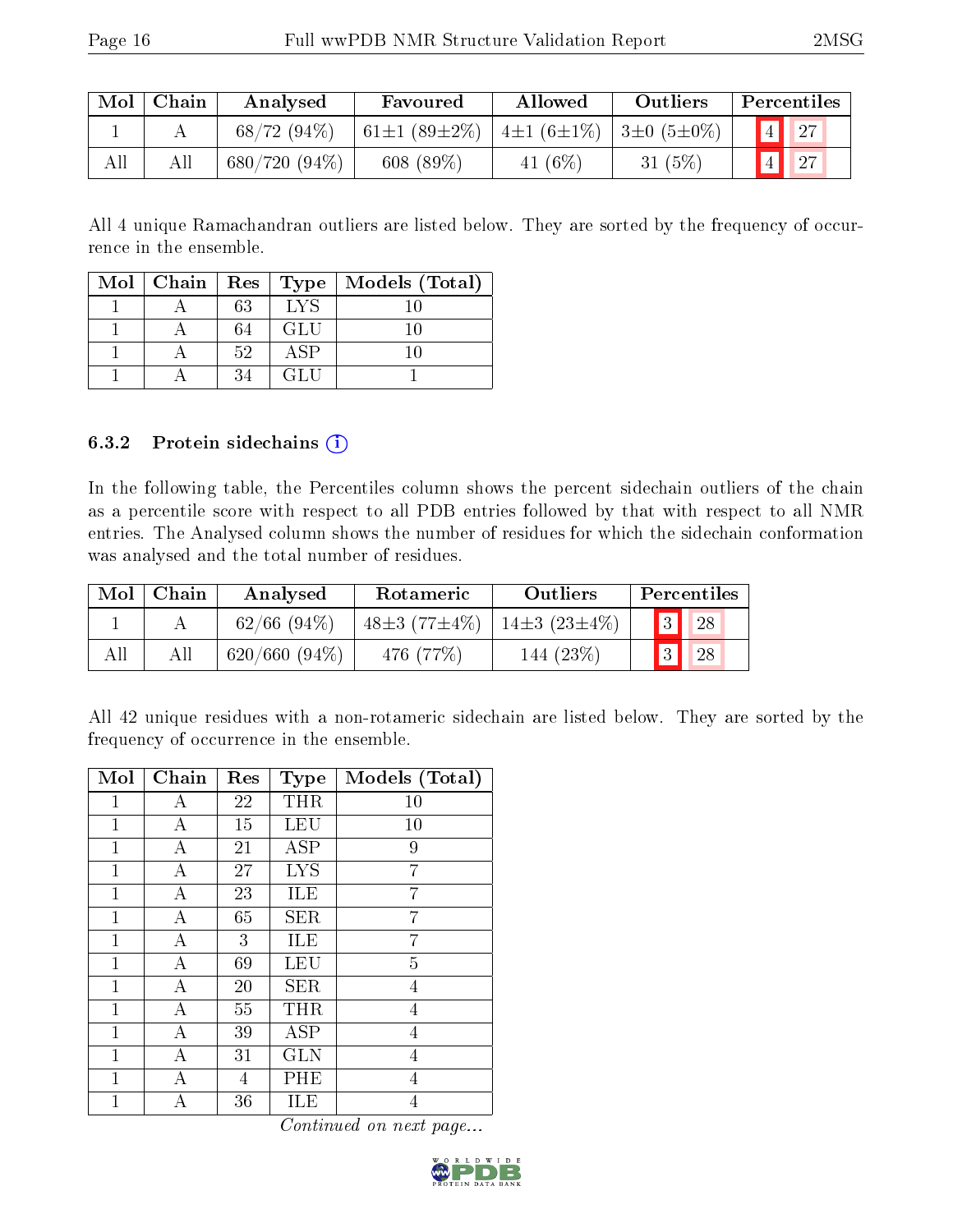| Mol            | Chain              | Res             | Type                    | Models (Total) |
|----------------|--------------------|-----------------|-------------------------|----------------|
| $\overline{1}$ | $\overline{\rm A}$ | 60              | <b>ASN</b>              | 4              |
| $\overline{1}$ | $\boldsymbol{A}$   | 8               | LEU                     | $\overline{4}$ |
| $\overline{1}$ | $\overline{\rm A}$ | $\overline{54}$ | $\overline{\rm{ARG}}$   | $\overline{4}$ |
| $\mathbf{1}$   | A                  | 66              | <b>THR</b>              | 3              |
| $\overline{1}$ | $\overline{A}$     | $\overline{64}$ | $\overline{\text{GLU}}$ | $\overline{3}$ |
| $\overline{1}$ | A                  | $\overline{25}$ | $\overline{\text{ASN}}$ | $\overline{3}$ |
| $\overline{1}$ | $\overline{\rm A}$ | 24              | $\widetilde{GLU}$       | $\overline{3}$ |
| $\overline{1}$ | $\overline{\rm A}$ | $\overline{18}$ | $\overline{\text{GLU}}$ | $\overline{3}$ |
| $\overline{1}$ | $\overline{\rm A}$ | 43              | <b>LEU</b>              | 3              |
| $\overline{1}$ | $\overline{A}$     | $\overline{6}$  | $\overline{\text{LYS}}$ | $\overline{2}$ |
| $\overline{1}$ | $\boldsymbol{A}$   | $16\,$          | $\overline{\text{GLU}}$ | $\overline{2}$ |
| $\overline{1}$ | $\overline{\rm A}$ | $3\sqrt{2}$     | $\overline{\rm ASP}$    | $\overline{2}$ |
| $\overline{1}$ | A                  | 48              | $\overline{\text{LYS}}$ | $\overline{2}$ |
| $\overline{1}$ | $\overline{\rm A}$ | 68              | $\overline{HIS}$        | $\overline{2}$ |
| $\overline{1}$ | $\overline{\rm A}$ | 42              | $\overline{\rm{ARG}}$   | $\overline{2}$ |
| $\overline{1}$ | $\overline{\rm A}$ | $\sqrt{29}$     | <b>LYS</b>              | $\overline{2}$ |
| $\overline{1}$ | $\overline{\rm A}$ | $\overline{12}$ | <b>THR</b>              | $\overline{2}$ |
| $\overline{1}$ | $\boldsymbol{A}$   | 49              | $\overline{\text{GLN}}$ | $\overline{2}$ |
| $\mathbf{1}$   | $\boldsymbol{A}$   | 9               | <b>THR</b>              | $\mathbf{1}$   |
| $\overline{1}$ | A                  | $\overline{5}$  | $\overline{\text{VAL}}$ | $\overline{1}$ |
| $\overline{1}$ | $\overline{\rm A}$ | $52\,$          | $A\overline{SP}$        | $\overline{1}$ |
| $\overline{1}$ | $\overline{A}$     | 41              | $\overline{\text{GLN}}$ | $\overline{1}$ |
| $\mathbf{1}$   | $\overline{\rm A}$ | 14              | <b>THR</b>              | $\mathbf{1}$   |
| $\overline{1}$ | $\overline{\rm A}$ | $\overline{40}$ | $\overline{\text{GLN}}$ | $\overline{1}$ |
| $\overline{1}$ | $\overline{\rm A}$ | $\overline{7}$  | <b>THR</b>              | $\mathbf{1}$   |
| $\overline{1}$ | $\overline{\rm A}$ | $\overline{58}$ | $\overline{\text{ASP}}$ | $\mathbf{1}$   |
| $\mathbf{1}$   | A                  | 45              | $\overline{\rm{PHE}}$   | $\mathbf{1}$   |
| $\overline{1}$ | $\overline{\rm A}$ | 33              | $\overline{\text{LYS}}$ | $\overline{1}$ |

Continued from previous page...

### 6.3.3 RNA [O](https://www.wwpdb.org/validation/2017/NMRValidationReportHelp#rna)i

There are no RNA molecules in this entry.

## 6.4 Non-standard residues in protein, DNA, RNA chains  $(i)$

There are no non-standard protein/DNA/RNA residues in this entry.

### 6.5 Carbohydrates  $(i)$

There are no carbohydrates in this entry.

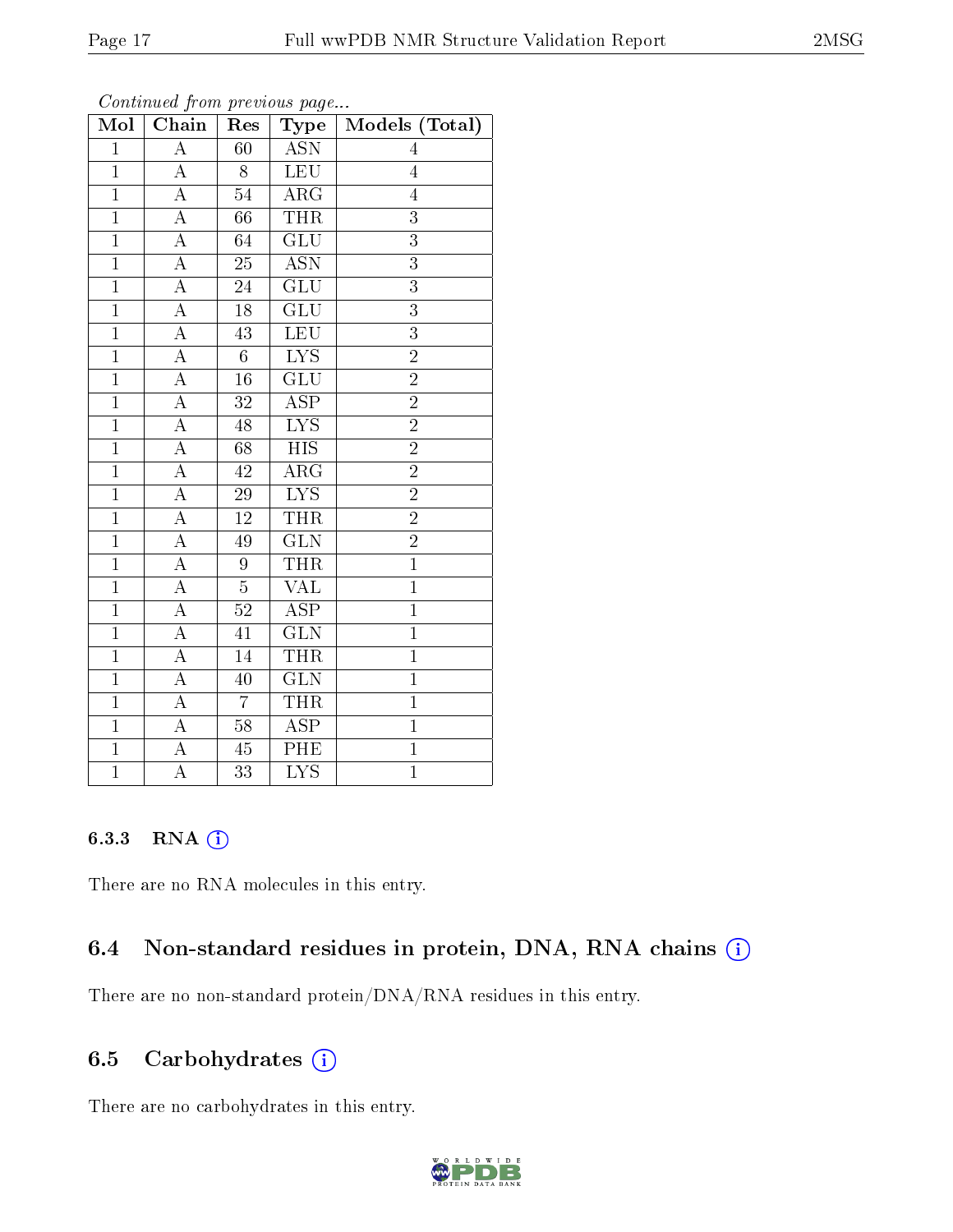# 6.6 Ligand geometry  $(i)$

There are no ligands in this entry.

# 6.7 [O](https://www.wwpdb.org/validation/2017/NMRValidationReportHelp#nonstandard_residues_and_ligands)ther polymers (i)

There are no such molecules in this entry.

# 6.8 Polymer linkage issues (i)

There are no chain breaks in this entry.

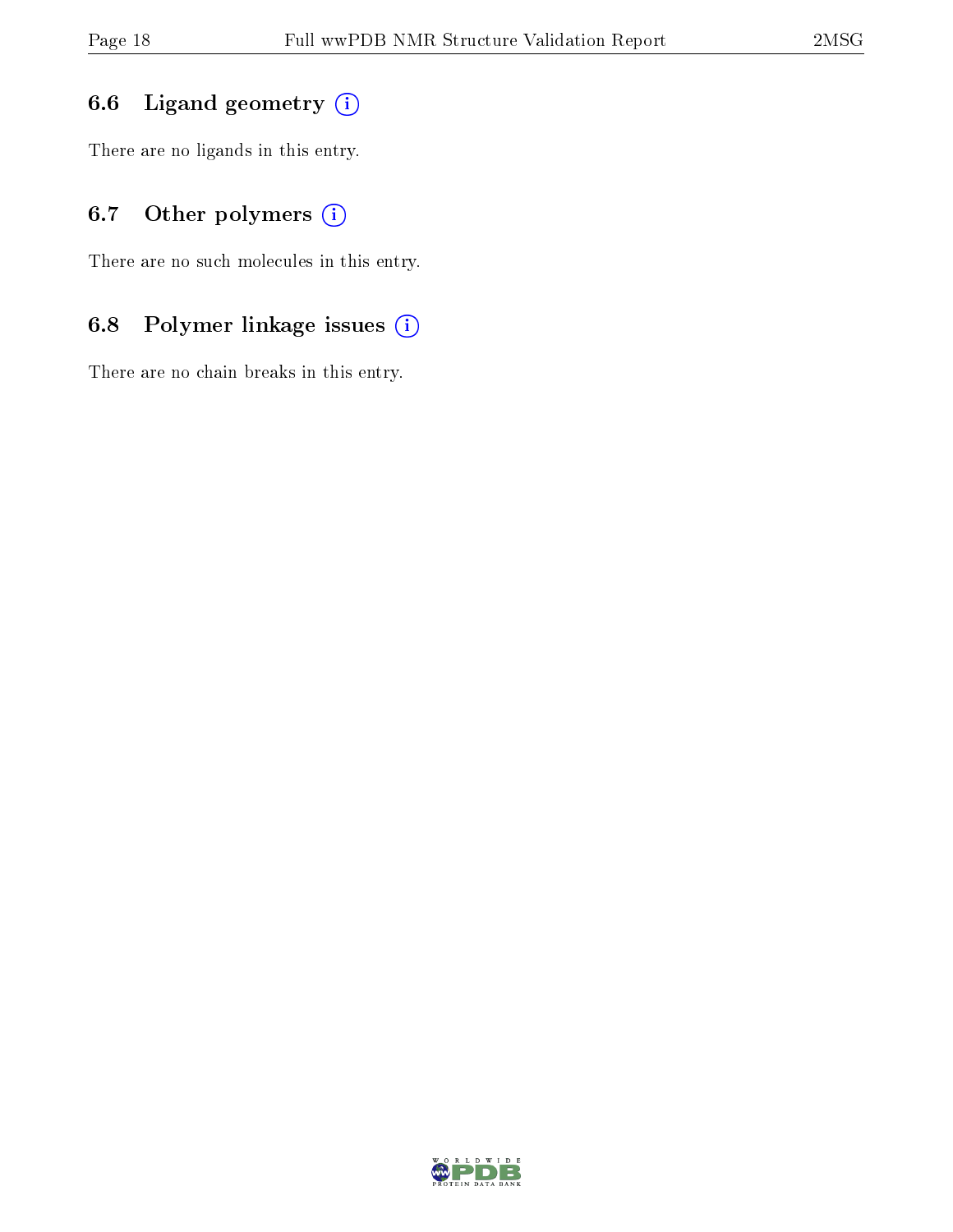# <span id="page-18-0"></span>7 Chemical shift validation  $\left( \begin{array}{c} \overline{1} \end{array} \right)$

The completeness of assignment taking into account all chemical shift lists is 44% for the welldefined parts and  $43\%$  for the entire structure.

# 7.1 Chemical shift list 1

File name: input\_cs.cif

Chemical shift list name: assigned chem shift list 1

## 7.1.1 Bookkeeping (i)

The following table shows the results of parsing the chemical shift list and reports the number of nuclei with statistically unusual chemical shifts.

| Total number of shifts                  | 408 |
|-----------------------------------------|-----|
| Number of shifts mapped to atoms        | 408 |
| Number of unparsed shifts               |     |
| Number of shifts with mapping errors    |     |
| Number of shifts with mapping warnings  |     |
| Number of shift outliers (ShiftChecker) |     |

### 7.1.2 Chemical shift referencing  $(i)$

The following table shows the suggested chemical shift referencing corrections.

| <b>Nucleus</b>     |     | # values   Correction $\pm$ precision, ppm | Suggested action          |
|--------------------|-----|--------------------------------------------|---------------------------|
| $^{13}C_{\alpha}$  | 7Λ  | $-0.02 \pm 0.26$                           | None needed $(0.5 ppm)$   |
| ${}^{13}C_{\beta}$ | 66  | $0.27 \pm 0.39$                            | None needed $(0.5 ppm)$   |
| $13\text{C}$       | 70. | $-0.20 \pm 0.22$                           | None needed $(< 0.5$ ppm) |
| 15 <sub>N</sub>    |     | $1.12 \pm 0.76$                            | None needed (imprecise)   |

### 7.1.3 Completeness of resonance assignments  $(i)$

The following table shows the completeness of the chemical shift assignments for the well-defined regions of the structure. The overall completeness is 44%, i.e. 380 atoms were assigned a chemical shift out of a possible 854. 10 out of 10 assigned methyl groups (LEU and VAL) were assigned stereospecifically.

| Total                                                  | $1\mathbf{H}$ | $13\Omega$                                                            | 15 <sub>N</sub> |
|--------------------------------------------------------|---------------|-----------------------------------------------------------------------|-----------------|
|                                                        |               | Backbone   201/334 (60%)   0/133 (0%)   136/136 (100%)   65/65 (100%) |                 |
| Sidechain   167/487 (34%)   0/283 (0%)   167/183 (91%) |               |                                                                       | $0/21(0\%)$     |

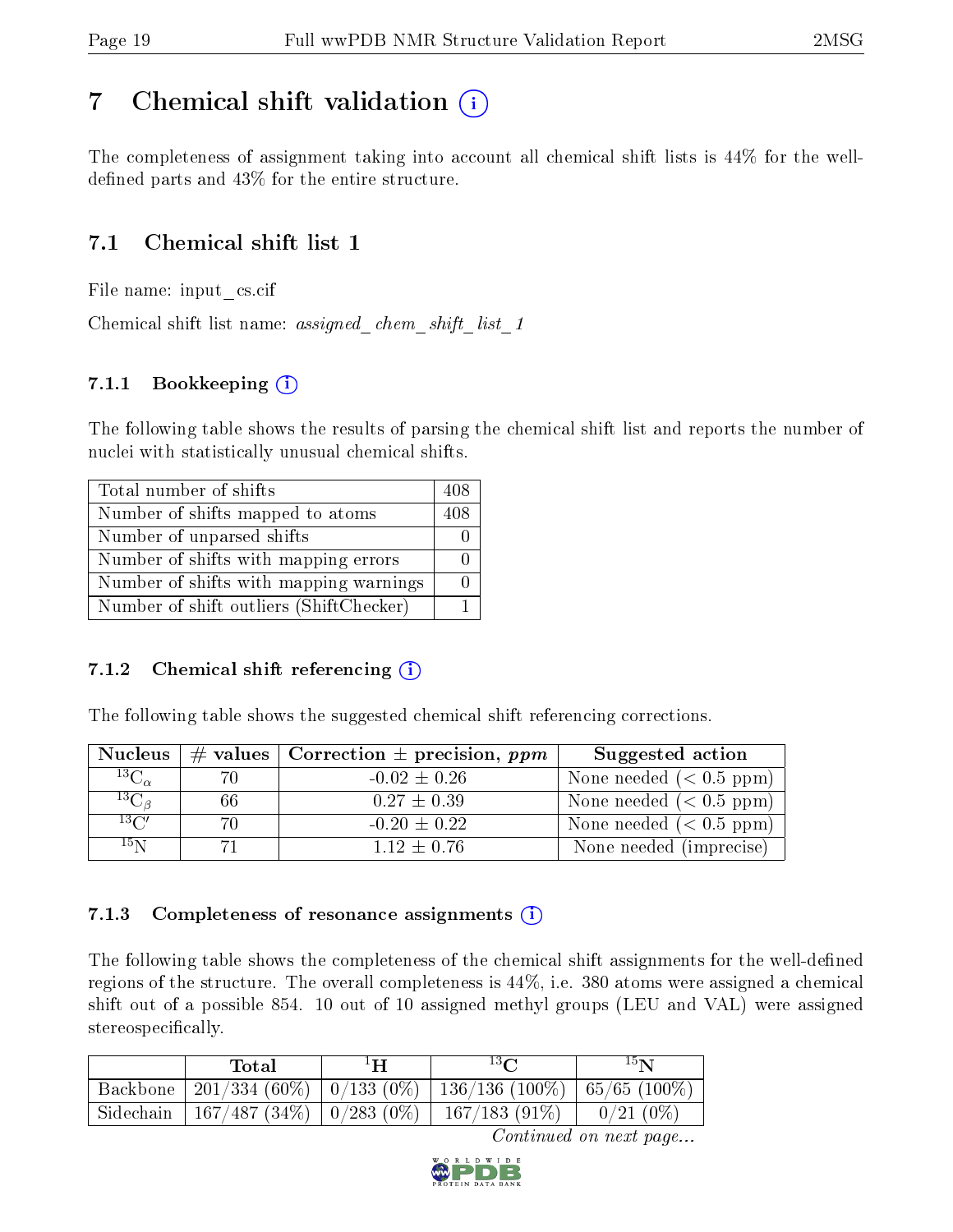| <i>Continued from previous page</i> |  |  |
|-------------------------------------|--|--|

|          | Total           | ŦН                | $13\Omega$     | $15\mathbf{N}$ |
|----------|-----------------|-------------------|----------------|----------------|
| Aromatic | $12/33$ (36\%)  | $0/18(0\%)$       | $12/14$ (86\%) | $0/1$ (0%)     |
| Overall  | $380/854(44\%)$ | $\mid 0/434$ (0%) | 315/333(95%)   | 65/87(75%)     |

Note: This is a solid-state NMR structure, where hydrogen atoms are typically not assigned a chemical shift value, which may lead to lower completeness of assignment measure.

The following table shows the completeness of the chemical shift assignments for the full structure. The overall completeness is 43%, i.e. 393 atoms were assigned a chemical shift out of a possible 915. 11 out of 12 assigned methyl groups (LEU and VAL) were assigned stereospecifically.

|           | Total            | $\mathbf{H}^1$ | 13 <sub>C</sub> | 15 <sub>N</sub> |
|-----------|------------------|----------------|-----------------|-----------------|
| Backbone  | 208/354(59%)     | $0/141(0\%)$   | 140/144(97%)    | $68/69$ (99\%)  |
| Sidechain | $173/528$ (33\%) | $0/307(0\%)$   | 173/197(88%)    | $0/24(0\%)$     |
| Aromatic  | $12/33$ (36\%)   | $0/18(0\%)$    | $12/14(86\%)$   | $0/1$ (0%)      |
| Overall   | 393/915(43%)     | $0/466(0\%)$   | $325/355(92\%)$ | 68/94(72%)      |

Note: This is a solid-state NMR structure, where hydrogen atoms are typically not assigned a chemical shift value, which may lead to lower completeness of assignment measure.

### 7.1.4 Statistically unusual chemical shifts  $(i)$

The following table lists the statistically unusual chemical shifts. These are statistical measures, and large deviations from the mean do not necessarily imply incorrect assignments. Molecules containing paramagnetic centres or hemes are expected to give rise to anomalous chemical shifts.

|  |           |       | $\boxed{\text{ Mol }   \text{ Chain }   \text{ Res }   \text{ Type }   \text{ Atom }   \text{ Shift, } ppm   \text{ Expected range, } ppm   \text{ Z-score } }$ |         |
|--|-----------|-------|-----------------------------------------------------------------------------------------------------------------------------------------------------------------|---------|
|  | $MET$   N | 38.94 | $137.94 - 102.24$                                                                                                                                               | $-22.7$ |

### 7.1.5 Random Coil Index  $(RCI)$  plots  $(i)$

The image below reports *random coil index* values for the protein chains in the structure. The height of each bar gives a probability of a given residue to be disordered, as predicted from the available chemical shifts and the amino acid sequence. A value above 0.2 is an indication of signicant predicted disorder. The colour of the bar shows whether the residue is in the welldefined core (black) or in the ill-defined residue ranges (cyan), as described in section 2 on ensemble composition.

Random coil index (RCI) for chain A: